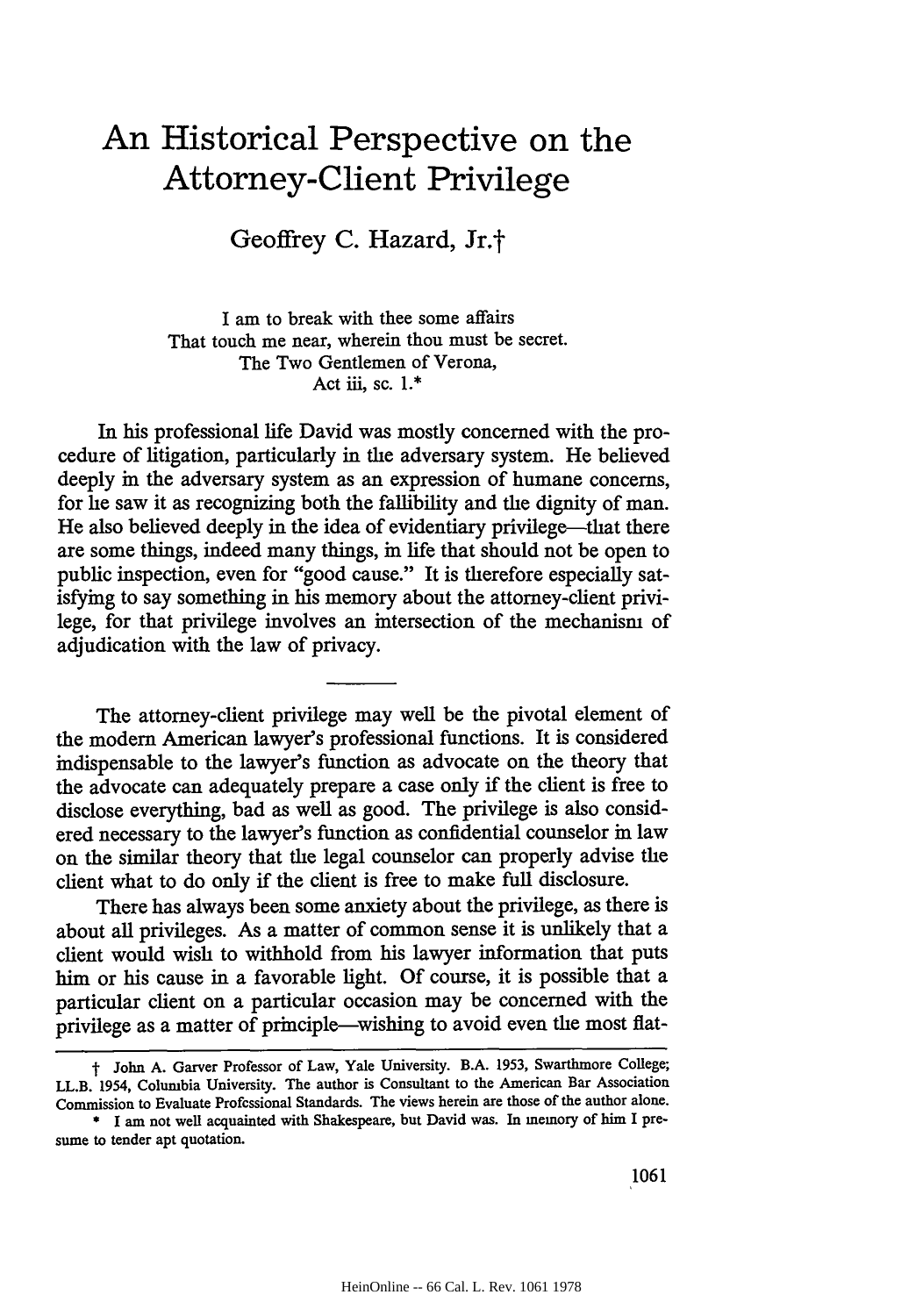tering revelations of his affairs and his self. Yet assuming there are such instances, it seems fair to say they are greatly outnumbered by those in which the principle of privacy is invoked to conceal legally dubious or dirty business. And when dubious or dirty business has been done, most likely someone has suffered as a result. In the nature of things, then, the attorney-client privilege has its victims.

In the procedural contexts in which the attorney-client privilege is invoked, the identity of the victim is usually not difficult to discern. It is the party seeking disclosure of the confidence. Hence, the common sense estimate of situations involving the attorney-client privilege is that the lawyer, though an "officer of the court," is allowed to conceal wrong-doing by the client in the face of a specific demand for its disclosure by the very person suffering the wrong.<sup>1</sup> There may be a sufficient justification for the privilege; indeed the verdict of our legal history is to that effect. But no argument of justification should ignore the fact that the attorney-client privilege, as far as it goes, is not only a principle of privacy, but also a device for cover-ups. That, of course, is what makes contemplation of it both interesting and troubling.

**I**

THE **PRESENT SCENE**

In present-day law, the issue concerning the attorney-client privilege is not whether it should exist, but precisely what its terms should be. There is no responsible opinion suggesting that the privilege be completely abolished. Total abolition would mean that an accused in a criminal case could not explain his version of the matter to his lawyer without its being transmitted to the prosecution. Defense counsel would become a medium of confession, a result that would substantially impair both the accused's right to counsel and the privilege against self-incrimination. Hence, it is common ground that the privilege ought to apply at least to communications by an accused criminal<sup>2</sup> to his counsel,<sup>3</sup> in contemplation of defense of a pending or imminently threatened<sup>4</sup> prosecution,<sup>5</sup> concerning a completed crime.<sup>6</sup> Beyond this

**<sup>1.</sup>** It may be thought that this is not true when the privilege is applied to communications between a criminal defendant and his counsel. In such a situation, so it might be said, there is no immediate victim because the state is the opposing party. If one bears in mind the victims of homicide, rape, robbery, and embezzlement, whose oppression is the occasion of criminal prosecution, however, such an argument carries little weight.

<sup>2.</sup> Whether it should also apply to communications to the accused's counsel from other persons, such as the accused's spouse, is more problematic.

<sup>3.</sup> Another problem is whether it should apply to communications with aides of counsel, such as a clerk. *See, e.g.,* Barnes v. Harris, 61 Mass. (7 Cush.) 576 (1851).

<sup>4.</sup> A pending prosecution ought plainly to be within the privilege, or the privilege is pointless. An "imminently threatened" prosecution can be assimilated to one that is pending by simply denying legal significance to the movement of a file from the police to prosecutor or the court system. But if the crime is as yet wholly undiscovered, or prosecution is only a future contingency,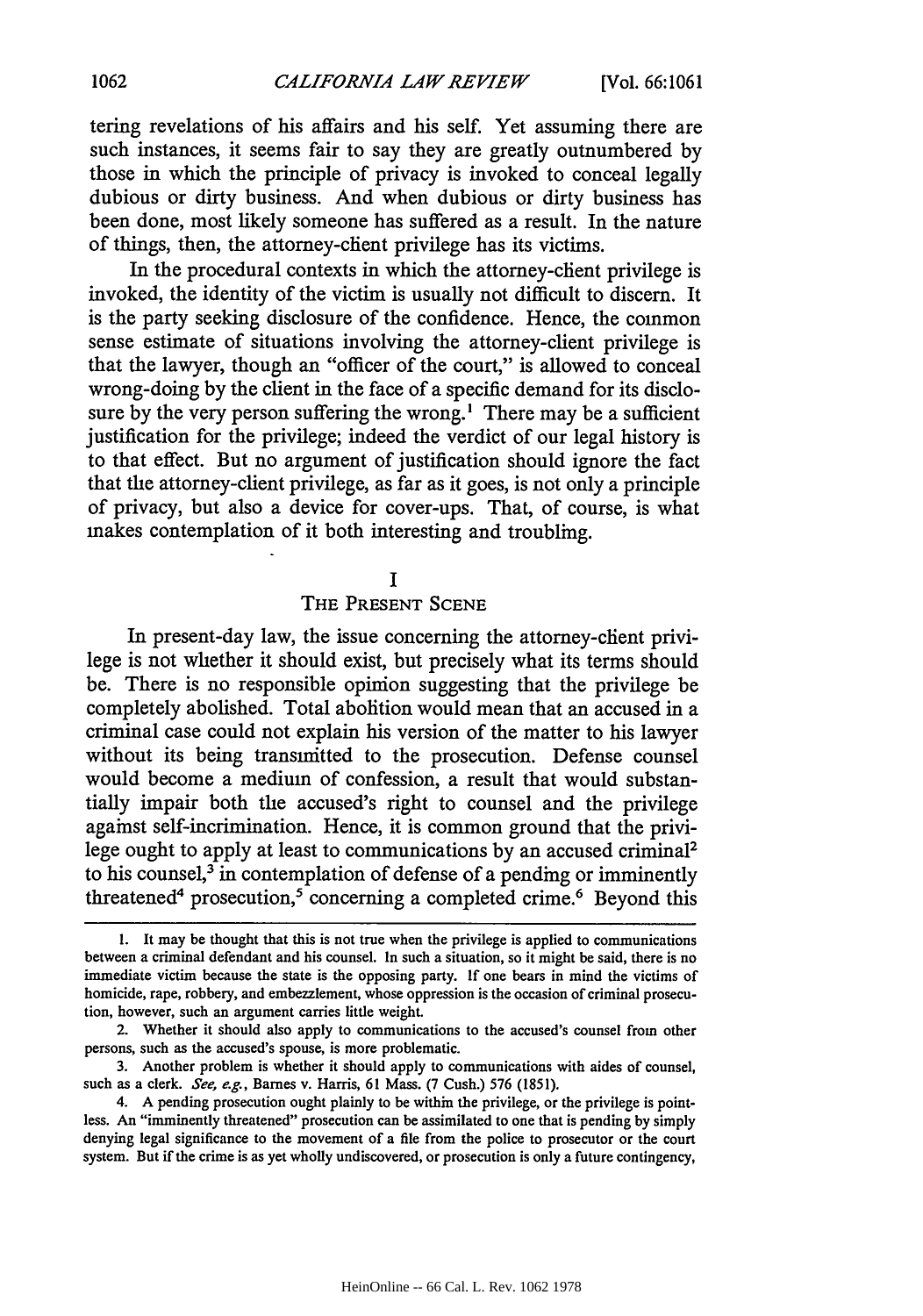there is controversy as to the proper scope of the privilege, although superficially the authorities are in substantial agreement.

One convenient statement of the rule of privilege appears in Rule **26** of the Uniform Rules of Evidence.7 In this formulation, the privilege attaches to "communications. **. .**between lawyer and his client in the course of that relationship and in professional confidence. **. .** unless the legal service was sought or obtained. **. .** to commit or plan to commit a crime or a tort. **... "8** The rule applies to consultations concerning civil as well as criminal litigation, to plaintiffs as **well** as defendants, to consultations in which the client seeks advice only and not simply assistance in litigation, and to communications whose aim is assistance other than in litigation, such as drafting legal documents. And so the privilege is generally understood.

Yet upon closer reading, the scope of the rule is not so plain. This becomes evident when the rule is applied to situations (aside from the criminal defendant's communication to an attorney) where its exclusionary effect is really important. These are situations in which the client is doing or planning to do something that is very bad, such as committing a crime or destroying evidence, or where the client wants the lawyer to do something very bad, such as suborning perjury or aiding in fraud.<sup>9</sup> In such circumstances, it is arguable that the privilege,

5. A "prosecution" is a proceeding for punishment of a crime. Whether the privilege should apply in other actions for a penalty, such as a suit for punitive redress by a private party, is also problematic. The problem is comparable to that of defining the limits of the privilege against self-incrimination. *See* C. MCCORMICK, **EVIDENCE** § 121 (2d ed. 1972).

6. Consultation concerning an intended crime was held outside the privilege at least a century ago, *see* The Queen v. Cox & Railton, 14 Q.B.D. 153 (1884), and (depending on how one reads cases) perhaps two centuries ago. *See* Annesley v. Anglesea, 17 How. St. Trials 1139 (1743) (also captioned Craig v. Anglesea, *see* note 53 *infra).* The most difficult problem is that arising when the client is engaged in a course of criminal conduct *(e.g.,* antitrust violations, building code violations) that continues into the present. The conduct becomes protected by the privilege as a completed crime only when it is wholly terminated, but the termination itself may be the subject of the legal consultation.

**7.** UNIFORM RULE **OF EVIDENCE** 26. *See also* ALl **MODEL CODE** OF EVIDENCE rule 212 (1942); Proposed Federal Rules of Evidence rule **503, 51** F.R.D. **315** (1971).

8. There are other exceptions and qualifications that need not detain us. *See generally* 8 J. **WIGMORE,** EVIDENCE §§ 2290 (3d ed. 1940); C. McCoRMICK, *supra* note 5, ch. **10.**

In some jurisdictions the exception concerning civil wrongs is defined in terms of "fraud" rather than "tort." This can make a difference. *See* Nowell v. Superior Court, 223 Cal. App. 2d 652, 36 Cal. Rptr. 21 (1963).

9. This is not to say that the attorney-client privilege has no significance in less morally questionable transactions. Of course it is important that a person be able to make a will without having its contents revealed; it is important for a taxpayer to have private guidance on the tax classification of a transaction whose character for that purpose is ambiguous; it is important for a litigant to be able to review his testimony in confidence prior to being subjected to cross-examination, etc. But if it could be assumed that all such transactions were wholly innocuous from a legal

the situation is again problematic. Consider, for example, what counsel should do if asked by a client what ought to be done with old business records that might reveal evidence of crime. *Compare* Shapiro v. United States, 335 U.S. **1** (1948) (business records), *with In re* Ryder, 263 F. Supp. 360 (E.D. Va. 1967) (money taken in bank robbery).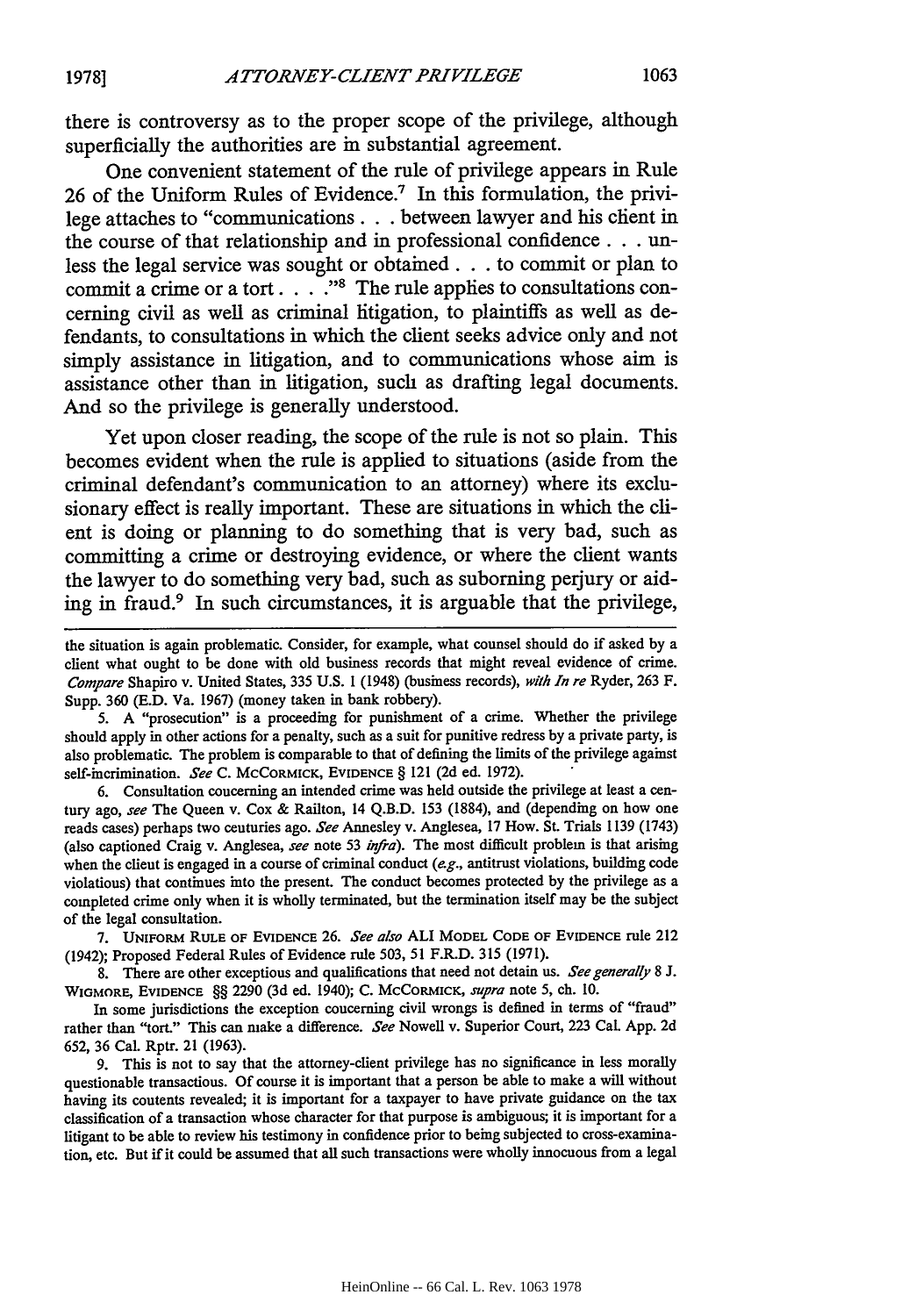**by** its own terms, is not applicable. That is, if the client has in mind anything but a "legitimate" purpose in consulting a lawyer, it might be said that communications between them are neither "in the course **of"** the attorney-client relationship nor in "professional" confidence.10 Furthermore, if the consultation is manifestly in aid of proposed conduct that would be a crime or a tort, it is excepted from the privilege **by** the express terms of the rule. And it may not be far-fetched to say that it is tortious to make any use of legal process for a purpose other than a "legitimate" one.<sup>11</sup>

The scope of the attorney-client privilege in these borderline areas has never been well defined in the cases,12 as will be shown. **Of** course, borders in law can never be marked with great precision. But the present confusion is compounded **by** the fact that the bar has taken a quite different approach to attorney-client confidentiality in its rules of professional ethics.

The law of attorney-client privilege is the product of judicial decisions, augmented **by** statutes that usually incorporate the decisional law.<sup>13</sup> This will be called the "privilege rule." The rules of professional ethics, on the other hand, emanate from the legislative process of the legal profession itself. For over a half century, the central legislative source in the legal profession has been the American Bar Association, acting through its House of Delegates. The **A.B.A.** has undertaken to state rules of professional ethics that it hopes will be adopted **by** the states through their own bar associations or courts. **By** this process of adoption, and perhaps simply through recognition of the rules within the profession at large, the bar seeks to establish prevailing norms governing the responsibilities of the attorney in the attorneyclient relationship, including the responsibility to maintain confidentiality. The rules promulgated **by** the bar association therefore have con-

*10. See* text accompanying notes **116-19** *infra.*

point of view, the privilege would be a mere nicety-valued, perhaps, in a world where personal affairs are all too often open to scrutiny, but not a rule that would engage intense legal debate. Moreover, if all transactions to which the rule applied were innocuous, the privilege could **be** given substantial effect simply **by** requiring that any hearing in which disclosure was made be closed to the public, or that claims of privilege be determined in a hearing *in camera.*

**<sup>11.</sup>** *See* California Motor Transport Co. v. Trucking Unlimited, 404 **U.S. 508 (1972).**

<sup>12.</sup> Among the difficulties are whether the lawyer is consulted in his capacity as a professional in *law, see, e.g.,* Banks v. United States, 204 **F.2d 666** (8th Cir. **1953),** *cert. denied,* **350 U.S. 986 (1956);** whether the lawyer gained knowledge of the matter in question **by** a "communication," *see, e.g.,* Hawley v. Hawley, 114 **F.2d** 745 **(D.C.** cir. 1940); under what circumstances it can be said that the client's purpose was a crime, *see* Annot., **16** A.L.R. **3d 1029 (1967),** or a tort, *see* Annot., 2 A.L.R. **3d 861 (1965),** and particularly the problem of a client who intends to commit *perjury, see* Wolfram, *Client Perjury,* **50 So. CAL.** L. **REv. 809 (1977);** Annot., 64 A.L.R. **3d 385 (1975);** and whether it makes a difference that the lawyer is asked to prepare a legal document essential to the transactions in question, *see* Annot., **55** A.L.R. **3d 1322** (1974).

<sup>13.</sup> *See, e.g.,* **CAL. EVID. CODE §** 954 (West Supp. **1978).**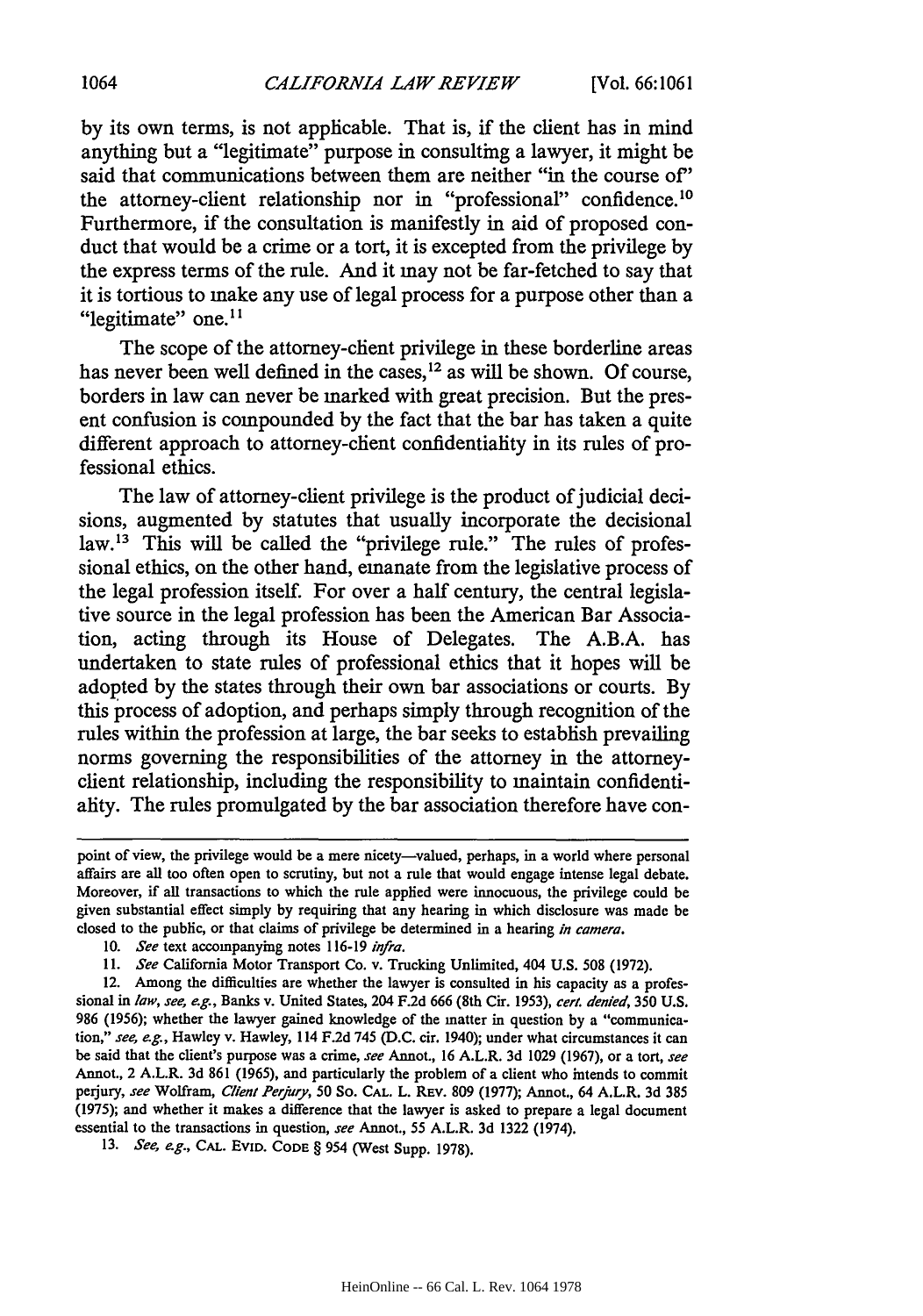siderable significance<sup>14</sup> in defining the terms and conditions under which a client's communications to his attorney are to be kept confidential.<sup>15</sup> The bar's rule as to the proper scope of confidentiality, which will be called the "confidence rule," is, perhaps not surprisingly, more expansive that the rule of attorney-client privilege developed by the courts.

The A.B.A. Canons of Ethics represented the official position of the bar on matters of ethics until 1969, and included two provisions on the subject of confidentiality, canon 37 and canon 41. Canon 37 provided:

The announced intention of a client to commit a crime is not included within the confidences the [lawyer] is bound to respect. He may properly make such disclosures as may be necessary to prevent the act or protect those against whom it is threatened.

It will be observed that this exception to the confidence rule is narrower than the comparable exception to the attorney-client privilege. It refers to an "announced" intention to commit a crime; the privilege rule requires no such announcement. The difference is thus that under the privilege rule, an attorney who can infer that the client has a criminal purpose in mind has no privilege to keep that purpose a secret, while under the canon's confidence rule the attorney must respect the client's confidences unless explicitly told of such a purpose. Moreover, the canon refers only to crimes, while the privilege rule exempts communications relating a contemplated torts as well.

Canon 41, the other limitation on confidence in effect until 1969, provided:

When a lawyer discovers that some fraud or deception has been practised, which has unjustly imposed upon the court or a party, he should endeavor to rectify it; at first by advising his client, and if his client refuses to forego the advantage thus unjustly gained, he should promptly inform the injured person or his counsel, so that they may take appropriate steps.

There is a peculiar discrepancy in the temporal dimension of this canon as compared with the privilege rule. The exception in the privilege rule

15. On the difference between the concept of "privileged" communications between client and attorney and "confidential" communications between client and attorney, *see* text following note 26 *infra.*

<sup>14.</sup> The legal status of rules of ethics promulgated by a bar association is a matter of some intricacy. Sometimes such rules, upon adoption by the courts, become in effect legislation, see, e.g., Slater v. Rimar, Inc., 462 Pa. 138, 338 A.2d 584 (1975), and as such are authoritative subject only to constitutional restraints. *See, e.g.,* Chicago Council of Lawyers v. Bauer, 522 F.2d 242 (7th Cir. 1975), *cert. denied,* 427 U.S. 912 (1976) (rule adopted by federal court partially invalid under the first amendment). *But ef In re* Hearings Concerning Canon 35, 132 Colo. 591,296 P.2d 465 (1956), holding that bar association rules which have been adopted by the courts are merely guidelines. On the other hand, bar association rules have been applied as a basis of attorney discipline even though not adopted as rules of court. *See, e.g.,* Hawk v. Superior Court, 42 Cal. App. 3d 108, 116 Cal. Rptr. 713 (1974), *cert. denied,* 421 U.S. 1012 (1975).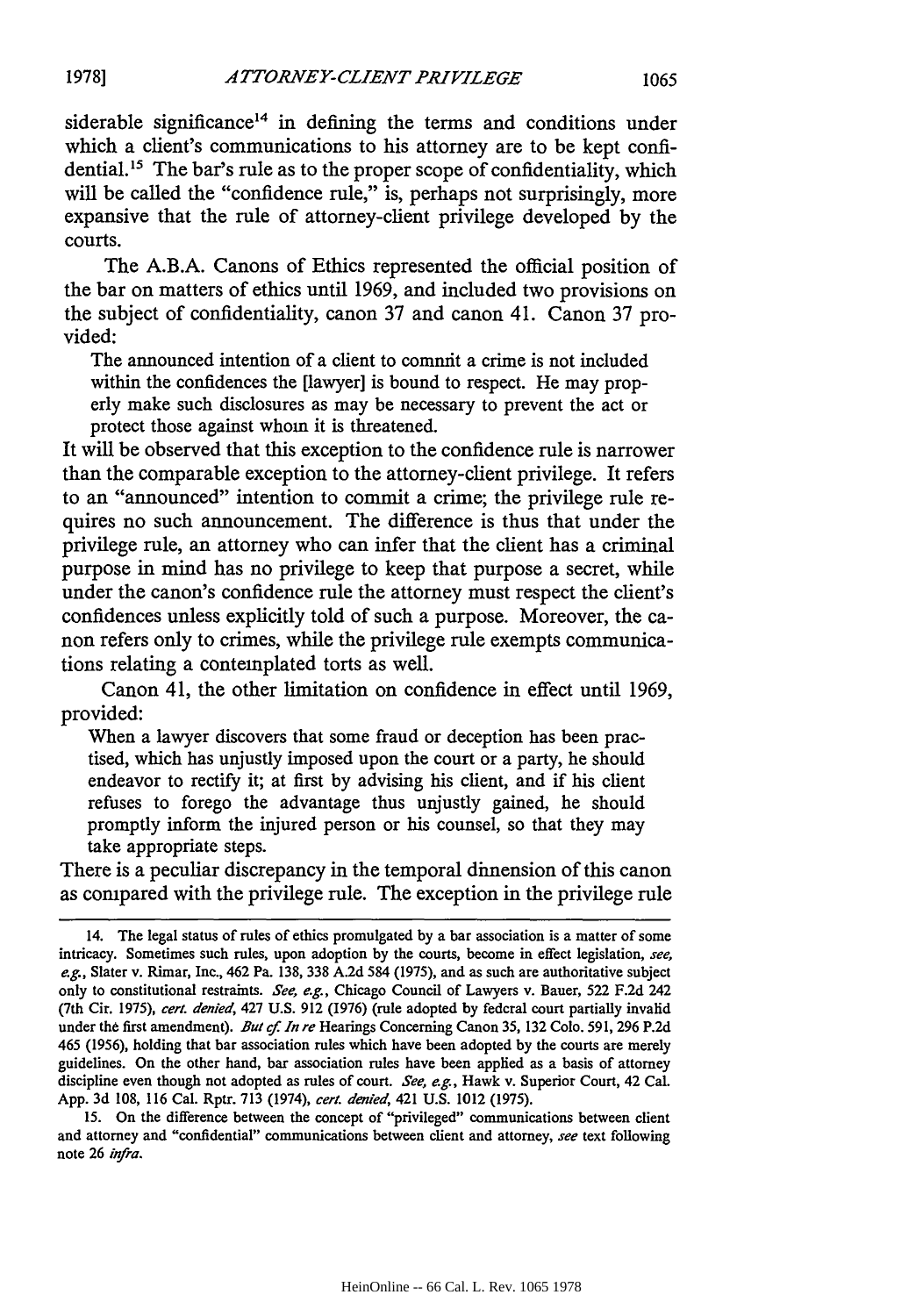refers to legal assistance "to commit or to plan to commit" a fraud, which plainly indicates future conduct; the exception under the privilege rule also applies to a past transaction if it appears that the lawyer's services were employed therein for the purpose of committing a wrong. In contrast, canon 41 has a wider provision for secrecy in that it refers only to past events.<sup>16</sup> Canon 41 further limits the exception to the confidence rule by referring only to "fraud or deception," while the privilege exception refers to intentional torts generally.

The Canons of Ethics have since been supplanted through a complex of bar legislation whose total import is not entirely clear. The principal text currently in effect is the Code of Professional Responsibility, initially adopted in 1969 and subsequently amended. The Code's confidence rule requires generally that "A lawyer shall not knowingly **. . .** reveal a confidence or secret of a client."' 7 As originally drafted, the Code provided that a lawyer was permitted, but not required, to reveal "the intention of his client to commit a crime and the information necessary to prevent the crime."18 But it made no reference to disclosing fraud by the chent, which had been covered by old canon 41. The draft was therefore amended before the Code was adopted in 1969. The placement and terms of the amendment were such, however, that its meaning was not wholly clear.

The provision concerning fraud appeared in canon 7 of the 1969 Code, providing that "A Lawyer Should Represent a Chent Zealously Within the Bounds of the Law." This canon deals chiefly though not exclusively with the role of the lawyer as advocate, and virtually all of its constituent black-letter rules concern the advocate's function. Hence, the provision concerning fraud seems by its placement to have to do with fraud in connection with *litigation.* The text of the rule also conveys that impression:

A lawyer who receives information clearly establishing that . . . his client has, in the course of the representation, perpetrated a fraud upon a person or tribunal shall promptly call upon his client to rectify the same, and if his client refuses or is unable to do so, he shall reveal the fraud **.... 19**

Apart from the possibility that the exception is limited to fraud in con-

17. ABA **CODE OF PROFESSIONAL** RESPONSmILITY, Disciplinary Rule (DR) 4-101(B)(l). *See also id.,* Canon 4: "A Lawyer Should Preserve the Confidences and Secrets of a Client."

**18.** *Id.* DR 4-101(C)(3).

**19.** *Id.* DR **7-1O(B)(I).**

<sup>16.</sup> It is surely odd to hold that a lawyer has no obligation to frustrate an as yet unfulfilled fraudulent scheme of his client, but has an obligation to reveal past fraud. Canon 37, dealing with crimes, takes just the opposite view, *Le.,* it permits disclosure of intended crimes but not past ones. If canon 41 were taken literally, it would mean that a lawyer could not defend a suit charging fraud unless satisfied that the client was innocent. Such a rule is not inconceivable, or even necessarily inconsistent with an adversary system, but it seems unlikely to have been what the bar intended.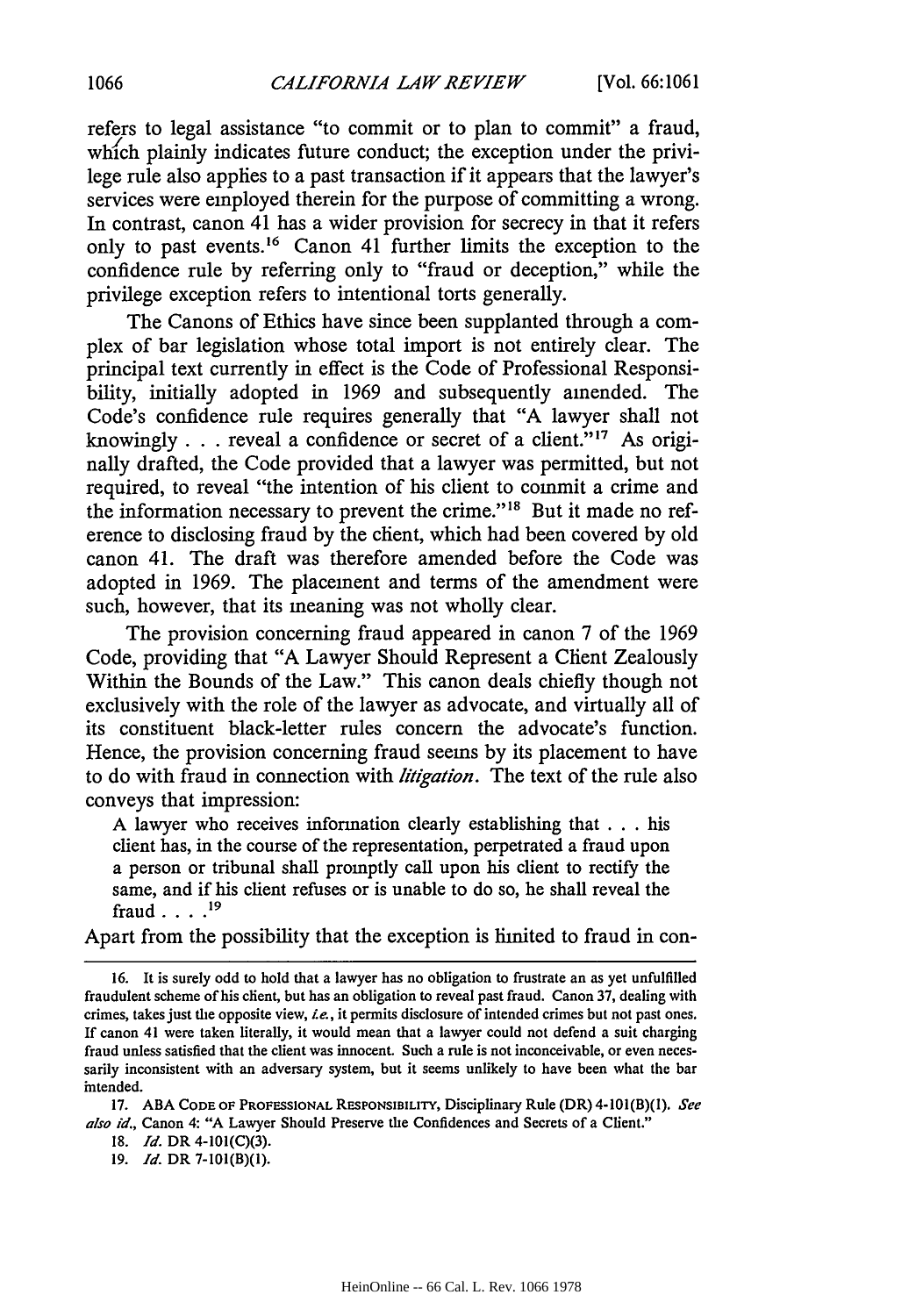nection with litigation, however, this provision essentially corresponded to old canon 41. It thus would exclude past fraud, though apparently not future fraud, from the coverage of the veil of professional secrecy.

But the bar did not long adhere to this position. In 1974, it added the qualification "except when the information is protected as a privileged communication."<sup>20</sup> On its face this is a profoundly ambiguous provision. If it is intended to mean that disclosure of fraud is not permitted when the rule of attorney-client *privilege* prohibits disclosure, then it means very little indeed. This is because, as we have seen, the privilege rule in most states does not confer secrecy on fraud except for revelations **by** an accused in connection with defense of a criminal prosecution.<sup>21</sup> It is unlikely that the bar intended the amendment to have so little meaning. Indeed, the legislative history indicates that what the bar meant to do was to narrow the fraud exception and thus enlarge the domain of secrecy.22

This purpose was fully effectuated via interpretation **by** the **A.B.A.** Committee on Professional Ethics in an opinion<sup>23</sup> holding that the term "privilege" in the exception to the confidence rule meant "confidence or secret," as defined in the Code of Professional Responsibility. "Confidence or secret" as defined in the Code of Professional Responsibility is a much more inclusive term than "privilege," extending to "information protected **by** the attorney-client privilege under applicable law, *and.* **. .** other information gained in the professional relationship that the client has requested be held inviolate or the disclosure of which would be embarrassing or would likely be detrimental to the client."<sup>24</sup> The effect of the opinion, therefore, is to enshroud with secrecy anything a lawyer learns that might be "embarrassing. **. .** or detrimental" to the client. That doesn't exclude much.

Perhaps this is as the rule ought to be. There are respectable and vociferous supporters of the proposition that anything a lawyer learns about his client ought to be secret, maybe even including the client's

24. **ABA** CODE OF PROFESSIONAL REsPONsmiLrrY, DR 4-101 (A) (emphasis added). *See also* text accompanying note **17** *supra.* As an act of interpretation, opinion 341 took some doing, because it construed the term "privilege" to incorporate the whole of a provision conjunctively referring to "privilege" and "secret." It has to be recognized that opinion 341 is only the latest in a series in which the Ethics Committee has oscillated in its approach to revelation of a client's fraud or perjury. *See* **ABA** COMM. **ON** PROFESSIONAL ETHics, OPINIONS, No. 287 (1953).

<sup>20.</sup> *Id.* DR 7-102(B)(1), as amended.

<sup>21.</sup> *See* United Services Automobile Ass'n v. Werley, **526 P.2d** (Alaska 1974). The fraud there was described as "ongoing." But every fraud is "ongoing" until uncovered. Hence, under that formulation of the privilege rule, secrecy does not attach to matters of fraud presently in civil litigation.

<sup>22.</sup> For a thoughtful discussion of DR 7-102(B)(1), as amended, including its legislative history, see Note, *Client Fraud and the Lawyer: .An Ethical Analysis,* 62 MINN. L. REv. 89 (1977).

**<sup>23.</sup> ABA** COMM. ON ETHICS **AND PROFESSIONAL** RESPONSIBILITY, **OPINIONS,** No. 341 (1975).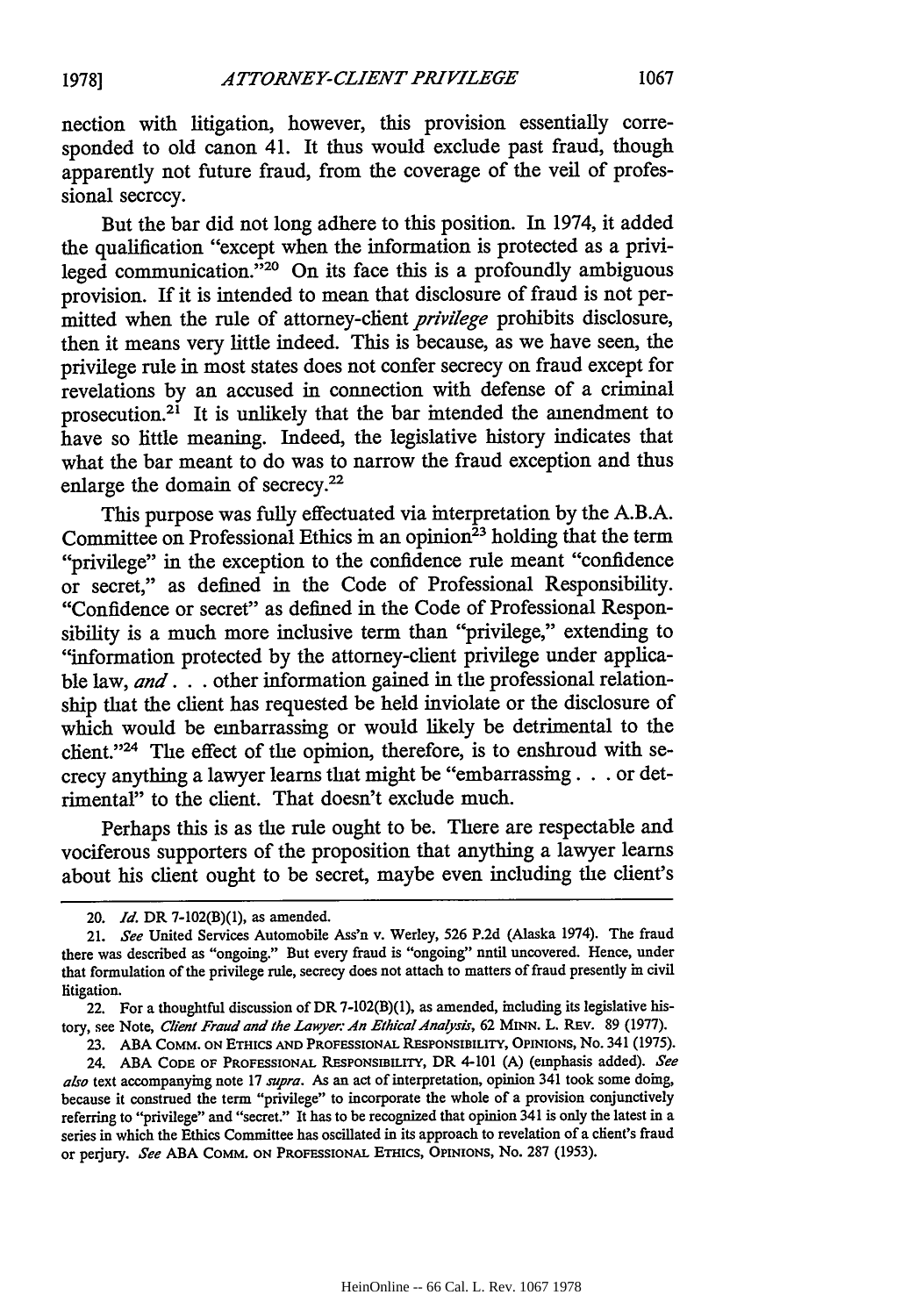intention to have the lawyer cooperate in an exercise in perjury.25 But there are arguments to be made on the other side.<sup>26</sup>

First, there is danger for the practicing lawyer whenever the bar endeavors to enlarge the scope of the confidence rule beyond the scope of the privilege rule as defined **by** the courts. The courts deny secrecy to contemplated or ongoing crimes and frauds, and many of them also deny secrecy to future torts generally. Yet the bar would seem to have it that a lawyer is duty-bound to keep everything about a chent secret, save that the lawyer "may" reveal an intended crime. In this scheme of things, what is a lawyer who has knowledge that is not protected **by** the attorney-client privilege supposed to do?

Assume (1) the chent discloses an intention to kill someone;<sup>27</sup> or (2) the client insists upon taking the stand when the lawyer knows the testimony will be perjury;<sup>28</sup> or  $(3)$  the client inquires about the coverage of a fire insurance policy in such a way as to indicate an intent to falsify the facts in making a claim under the policy.<sup>29</sup>

In the first case, involving threatened murder or a crime of approximately equal seriousness such as arson, the lawyer who does not try to prevent the act might well be held criminally liable.<sup>30</sup> In the second case, involving perjury, the lawyer might be liable for fraud.<sup>31</sup> And in the third case, the lawyer need do little more than give an opinion on a

26. The bar itself presently holds to a position at least partly on the other side, requiring counsel to "reveal the expressed intention of his client to commit a crime... if the contemplated crime is one which would seriously endanger the life or safety of any person or corrupt the processes of the courts and the lawyer believes such action on his part is necessary to prevent it." **ABA** PROJECT **ON STANDARDS** FOR CRIMINAL JUSTICE, *The Defense Function §* **3.7(d) (1971).**

27. *See* Tarasoffv. Regents of the University of California, 17 Cal. 3d 425, 551 P.2d 334, 131 Cal. Rptr. 14 (1976).

30. By the terms of the Code of Professional Responsibility, the lawyer is permitted to reveal the client's purpose, *see* DR 4-101(C)(3), and is required to do so under the ABA PROJECT **ON** STANDARDS FOR CRIMINAL JUSTICE, *The Defense Function. See* note **26** *supra.* Assuming therefore, that no ethical inhibition prevents disclosure, and assuming the foreseeable consequence of nondisclosure will likely be death or devastation, the lawyer can avoid liability only if there is no "special duty" to act. But the fact of being privy to such a secret may itself give rise to such a duty. Furthermore, a lawyer has an ethical duty to try to dissuade a client from committing a crime. That in itself can be the basis of a "special duty" to act if attempts at dissuasion are ineffective.

**3 1.** The weight of authority appears to be that a conspiracy to adduce false testimony is not actionable. *See* Annot., 31 A.L.R. 3d 1423 (1970). But there may be liability if the use of false testimony is a means to another wrongful end, *see id.* at 1438, which it almost inevitably is. And the weight seems to be shifting. *See, e.g.,* Roberts v. Ball, 57 Cal. App. 3d 104, 128 Cal. Rptr. 901 (1976).

**<sup>25.</sup>** See Freedman, *Professional Responsibility of the* **Criminal** Defense *Lawyer: The Three* Hardest Questions, 64 MICH. L. REV. 1469 (1966). Professor Freedman does not seem to have faced the question whether a lawyer, if requested by his client, is bound to give advice as to the line of perjury that would most likely escape refutation by the prosecution. It is not clear why this result does not follow from his premises.

<sup>28.</sup> *See Annot.,* 64 A.L.R. 3d 385 (1975).

<sup>29.</sup> *See* Fidelity-Phenix Fire Ins. Co. v. Hamilton, 340 S.W.2d 218 (Ky. 1960).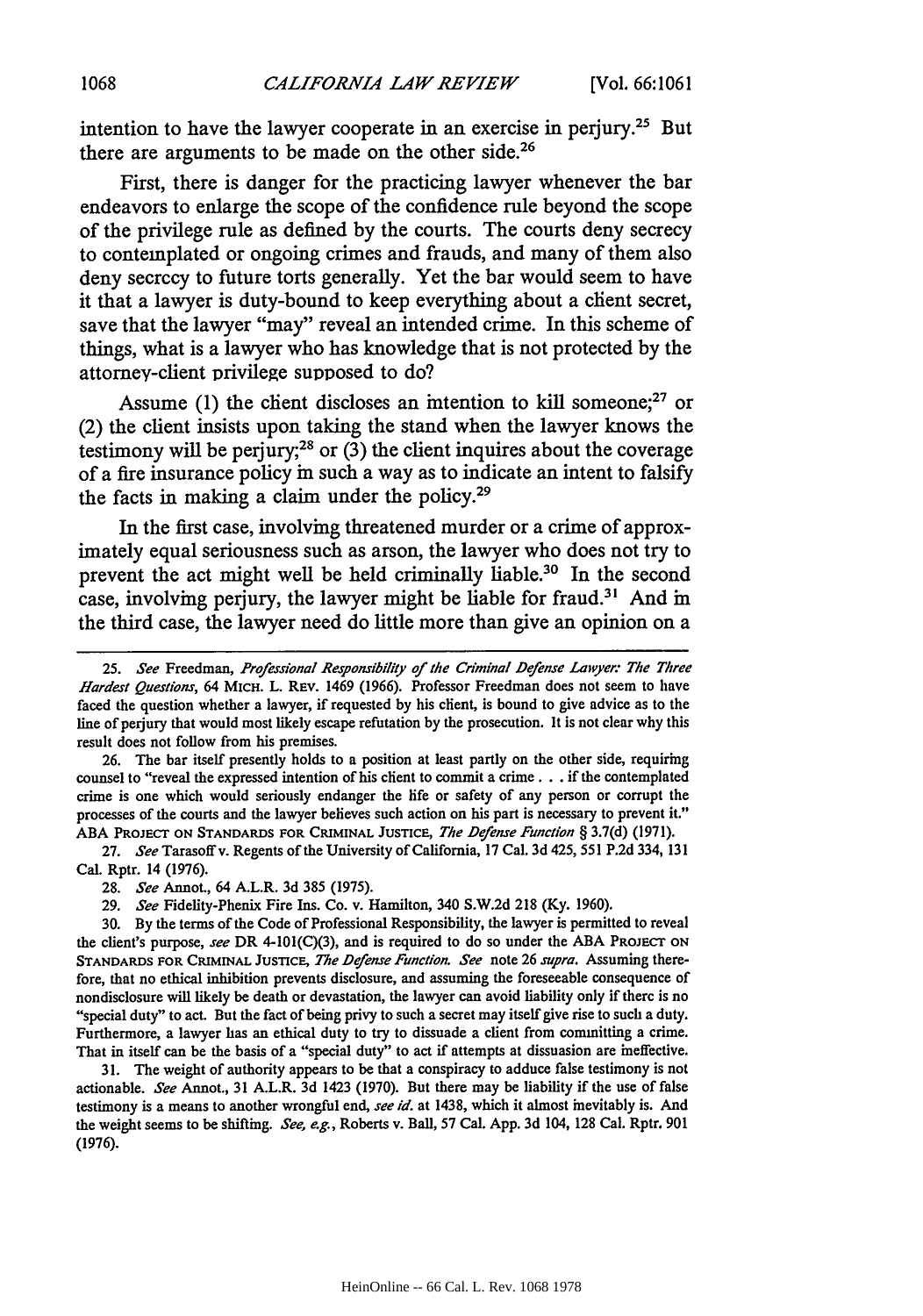stated set of facts to become involved in the client's scheme.<sup>32</sup>

In such situations, a lawyer may have to make a disclosure in order to avoid personal liability. Perhaps it is sufficient to say that under certain circumstances a lawyer "may" reveal the confidence, although it would be well if the Code extended this option to frauds for which the lawyer might be held responsible as well as to crimes. But the law holds the lawyer liable in these circumstances because it is as wrong for the lawyer to permit the wrong as it is for the client to commit it; the lawyer is an accessory. Yet the rule permits the lawyer who thinks the client can get away with the intended act *not* to disclose.33 That is surely a peculiar posture for officers of the legal system.

Contemplation of these consequences inspires another observation about the bar's present position. In its opinion<sup>34</sup> giving broad construction to the rule of secrecy, the A.B.A. Committee on Professional Ethics stated that such a construction rests on a "tradition" in which the value of confidentiality "should take precedence." And in support of this proposition the opinion refers to the "many annotations to DR 4-101." In terms of running inches, most of the annotations are to earlier A.B.A. opinions. Relatively little caselaw is cited, and the notes rely chiefly on Wigmore.<sup>35</sup> But both the earlier A.B.A. opinions expressing the bar's rule on "confidence," and Wigmore's synthesis of the rule of "privilege," are ultimately derived from the decisional law establishing that "privilege" should be accorded to "confidences" between client and lawyer. An examination of that law indicates that the "tradition" is not quite what the bar may think it is.

### II

## THE "TRADITION"

Wigmore says of the privilege:

The history of this privilege goes back to the reign of Elizabeth, where the privilege already appears as unquestioned **....** The policy of the privilege has been plainly grounded, since the latter part of the 1700s **....** In order to promote freedom of consultation of legal advisors by

<sup>32.</sup> See SEC v. Frank, 388 F.2d 486 (2d Cir. 1968). Moreover, a client who would consult an attorney about swindling a fire insurance company is unlikely to have compunctions, if caught, against swearing that the lawyer put him up to it. Should lawyers have to wait for that to happen? *Cf.* DR 4-101(C)(4): "A lawyer may reveal.. **.** confidences or secrets necessary... to defend himself... against an accusation of wrongful conduct."

<sup>33.</sup> The annotation to DR 4-101 also does not cite or deal with ABA COMM. **ON** PROFES-SIONAL **ETHICS,** OPINIONS, No. 287 (1953). That decision held that a lawyer need not reveal fraud on a court in connection with a divorce proceeding, but the opinion had to dispose of conflicting prior A.B.A. opinions and was accompanied by a trenchant dissent. Thus, to say in 1975 that there is a "tradition" dating back to 1953 is to foreshorten time rather severely in a profession as old as ours.

<sup>34.</sup> ABA COMM. **ON PROFESSIONAL ETHICS,** OPINIONS, No. 341 (1975).

<sup>35. 8</sup> J. **WicMoRE,** supra note 8, § 2290.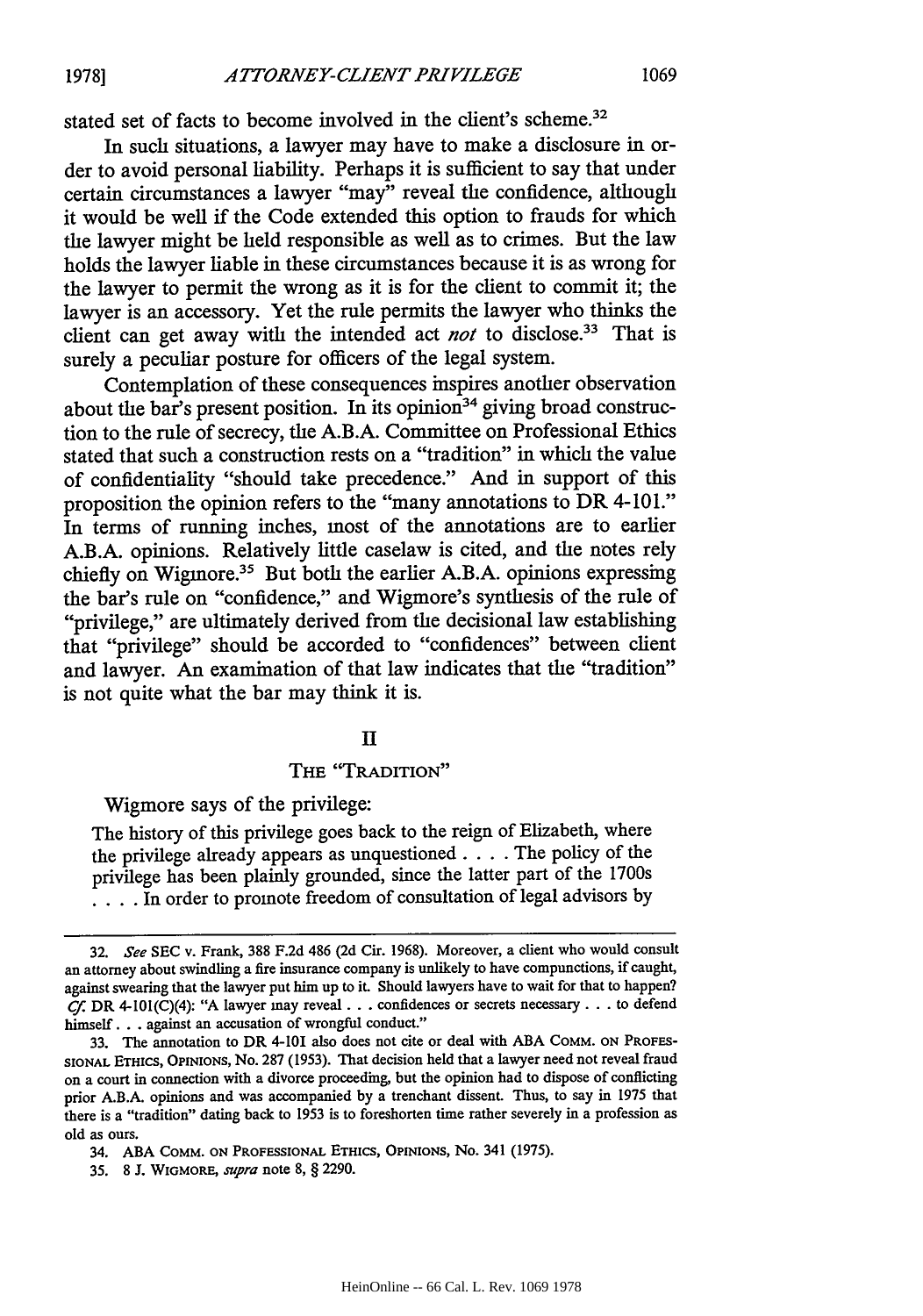clients, the apprehension of compelled disclosure by the legal advisers must be removed; and hence the law must prohibit such disclosure except on the client's consent. <sup>36</sup>

There is something to this. Elizabethan cases do indeed refer to the privilege, $37$  and although some of the early cases express the idea that the privilege was that of the lawyer (a gentlemen does not give away matters confided to him), as the rule developed the privilege became that of the client to have his secrets protected. It is also true that in order to prevent disclosure, the law must prohibit it, for otherwise the lawyer would be governed by the general rule that a witness must give evidence of facts within his knowledge.

But beyond this, the historical foundations of the privilege are not as firm as the tenor of Wigmore's language suggests. On the contrary, recognition of the privilege was slow and halting until after 1800. It was applied only with much hesitation, and exceptions concerning crime and wrong-doing by the client evolved simultaneously with the privilege itself. At least in the English cases, an exception to the rule was usually found if proof *aliunde* indicated that the chent was indeed engaged in some malfeasance. Taken as a whole, the historical record is not authority for a broadly stated rule of privilege or confidence. It is, rather, an invitation for reconsideration.

### *A. The Early Cases*

Aside from fragmentary references from the Elizabethan period, the reported decisions involving the privilege begin in 1654. In the period from that year until 1743, almost a century, there are fourteen reported decisions on the subject. In some of the cases the witness was allowed to withhold his testimony, at least as to some matters, but on grounds that reveal considerable doubt about the scope of the privilege. In the others the claim of privilege was denied.

In analyzing these early cases it is important to keep in mind the distinction made in England between barristers, on the one hand, and attorneys, solicitors, and scriveners, on the other hand. In general, barristers presented the evidence and argued the law in court; attorneys and solicitors prepared cases for litigation, advised clients, and drafted documents; scriveners enscribed documents and may also have given advice on the side. It appears that the term "counsel" was used to refer to barristers, although that term or the term "counselor" may sometimes have been used to refer to attorneys and solicitors. There may have been some overlap of function then as now; in any event the division of functions within the legal profession had not yet assumed its

**<sup>36.</sup>** *Id.* §§ **2290, 2291.**

<sup>37.</sup> *See* cases cited in *id. §* 2290, at 542 n. 1.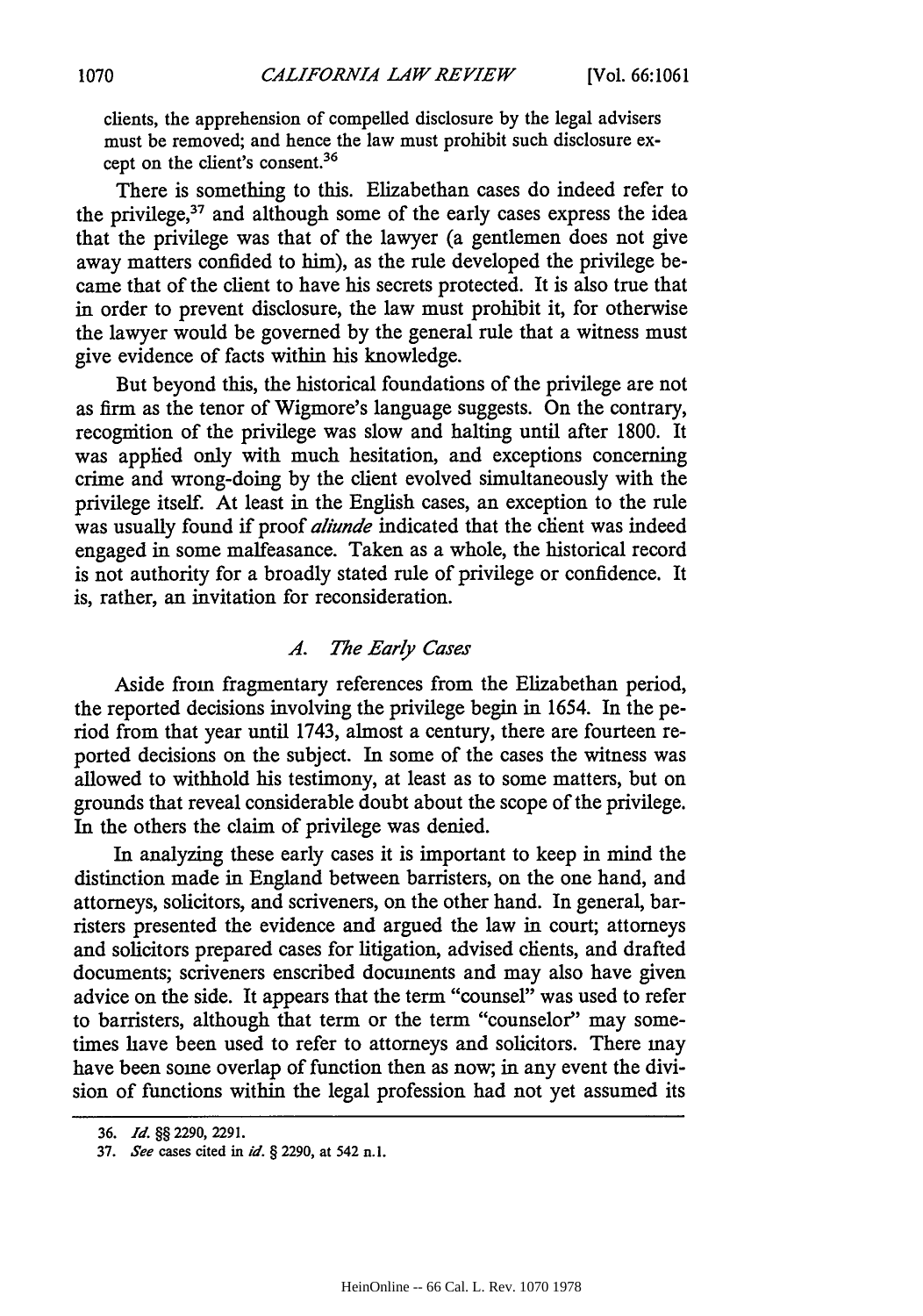present **form.38** Nonetheless, the distinction is of functional, doctrinal, and conceptual significance in understanding these cases.

Functionally, a barrister-as a presenter of evidence and argument--ordinarily could learn the facts about a dispute only upon being "briefed." If he were to be deposed as a witness, in the usual case it would necessarily impair the functioning of the adversarial system. However, such would not necessarily be the effect of receiving the testimony of an *attorney,* whose functions included not only preparation of litigation but also the giving of legal advice. Put differently, allowing the privilege with regard to barristers but not attorneys might be the equivalent of allowing the privilege with respect to communications with a direct connection to litigation but not with respect to other matters revealed to a lawyer.

Doctrinally, the cases in this period more readily give effect to the privilege when it is invoked by "counsel" than when it is invoked by an attorney or a scrivener. This may reflect a class distinction between barristers and other "lawyers" but it also seems to have something to do with the peculiar function of the barrister.

Conceptually, the distinction may explain why at one time the privilege was thought to belong to the lawyer rather than the client. **A** barrister was considered not merely an "officer" of the court but a member of it, who could no more properly be asked to reveal a client's confidences than a modern judge could be asked to disclose matters heard in camera.<sup>39</sup>

Two of the early cases allowed a "counselor" to refuse to testify<sup>40</sup> and two extended the privilege respectively to an "attorney" and to a "solicitor."<sup>41</sup> In contrast with these few cases<sup>42</sup> is a larger number in

40. Walfron v. Ward, Style 449 (K.B. 1654) ("a Counsellor at the Bar was examined upon his Oath to prove the death of Sir Thomas Conye. Whereupon Serjeant Maynard urged to have him examined **on. .** .some matters whereof he had been made privy as of Counsel in the cause. But Roll Chief Justice answered, He is not bound to make answer for things which may disclose the secrets of his Client's cause, and thereupon he was forborn to be examined."); Bulstrod v. Letchmere, Freeman 5, 22 Eng. Rep. 1019 (Ch. 1676) ("the defendant, being a counsellor at law, shall not be bound to answer concerning any writings which he hath seen, nor for any thing which he knoweth in the cause as counsellor .... [Blut a case was cited in Bridgman's time.., that they being but scriveners should not have that privilege and the Lord Chancellor made it a doubt, if a thing were revealed, under the condition of secrecy, to one that was not a barrister, whether or not he would oblige him to answer.").

41. An "attorney" was allowed to refuse to testify concerning an agreement he had drawn between a sheriff and under-sheriff, to prove it a corrupt agreement, "though he was not a Counsellor," in Anon, Skinner 404 (K.B. 1694). This may be a case of a right not to incriminate one's self, given the nature of the attorney's involvement. In The King v. Watkinson, 2 Strange 1122

**1978]**

<sup>38.</sup> *See* 6 W. HOLDSWORTH, A HISTORY OF ENGLISH LAW, ch. viii (2d ed. 1937).

<sup>39.</sup> Cf. 8 J. WIGMORE, *supra* note 8, § 2290. Wigmore explained the transformation of the privilege from that of the lawyer to that of the client as a transformation of the underlying theory from "objective" to "subjective." It seems at least equally plausible to attribute the change in the "holder" of the privilege to the fact that the privilege came to extend to communications not only to barristers, who stood as members of the court, but also to attorneys, who did not.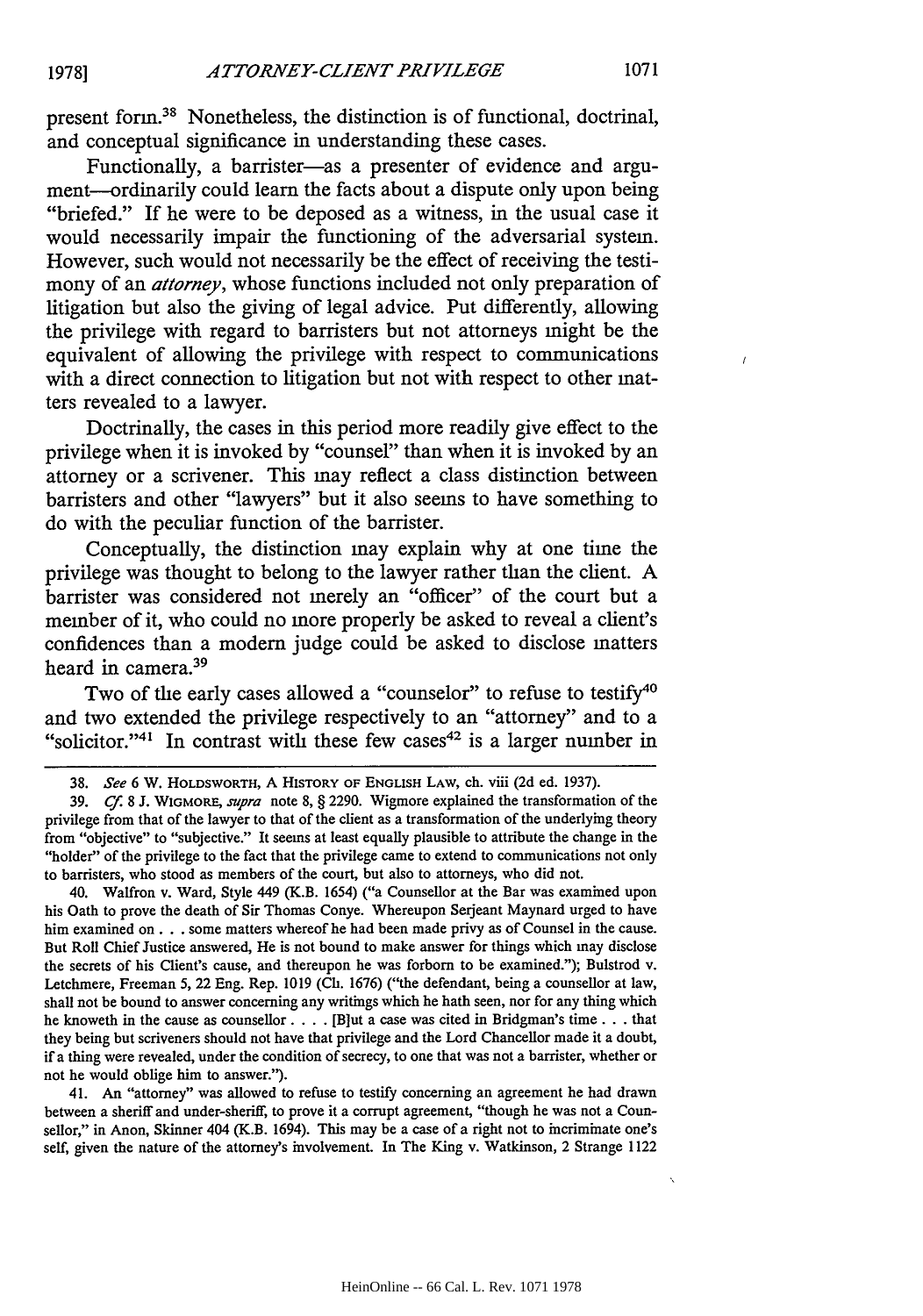which the lawyer's testimony was allowed, some of which involve "counsel." The case of Spark v. Middleton<sup>43</sup> is particularly illuminating as to why these cases held that the testimony was not privileged:

Mr. Aylet having been Counsel to the Defendant, desired to be excused to be **sworn** on the General Oath, as Witness for the plaintiff... which the Court after some dispute granted; and that he should only reveal such things as he either knew before he was Counsel, or that came to his knowledge since **by** other persons, and the particulars to which he was to be **sworn** were particularly proposed, viz., What he knew concerning a Will in question.., and the Court only put the question, Whether he knew of his own knowledge.<sup>44</sup>

It is to be observed that the witness' objection in *Spark v. Middleton* is to being sworn on the General Oath,<sup>45</sup> and the upshot is that the lawyer is required to answer only certain questions. The questions may concern matters "he knew before he was Counsel, or that came to his knowledge since **by** other persons," and matters which "he knew of his own knowledge." These terms sketch out boundaries of the privilege that later came to take firmer form: The privilege applies only to matter learned while counsel, not "before" or "since"; perhaps not to matter learned from a source other than the client;<sup>46</sup> and not to matter within counsel's "own knowledge," *i e.,* that which the lawyer observed as distinct from having been told by the chent.<sup>47</sup>

42. The only other cases in this period clearly sustaining an objection to the testimony of a lawyer, in both instances an attorney, seem to have nothing to do with privilege. In Legard v. Foot, Rep. temp. Finch 82, 23 Eng. Rep. 44 (Ch. 1673), an "attorney and solicitor" was made the subject of a bill of discovery concerning his handling of the affairs of a person since deceased, He objected that the matter was none of the plaintiffs business. Defendant said "that he faithfully managed the said Causes for his Client, and ought not to make any Discovery thereof to the Plaintiff, in Regard he was not a Party to any of the Causes, neither is the Plaintiff capable in any Sort to call the Defendant to Account concerning the Same." The claim of privilege seems to have been thrown in for good measure. In Harvey v. Clayton, 3 Keb. 139, 84 Eng. Rep. 640 (Ch. 1675), noted in 2 Swanst. 221 (1818) as being in Nottingham's manuscript, discovery was denied from a "scrivener" concerning the source of the funds provided under a mortgage, on the ground that plaintiff had no good reason for the discovery ("it was safer for the plaintiff to be ignorant"), while disclosure would be injurious to defendant ("it may be a ruin to the Defendant, in his trade, to discover it; for no man thereafter will employ him").

43. **1** Keb. 505, 83 Eng. Rep. 1079 (K.B. 1664). See also The King v. Watkinson, 2 Strange 1122 (K.B. 1740).

44. 1 Keb. at 505, 83 Eng. Rep. at 1079.

45. An "oath to tell the truth, the whole truth, and nothing but the truth **...** instead of the 'suppletory oath', a more restricted oath, to make just and true answers to such questions as shall be asked by the court." 18 WORDS **AND** PHRASES 421 (1956).

46. See Valliant v. Dodemead, 2 Atk. 523, 524, 21 Eng. Rep. 203 (Ch. 1743) (claim of privilege innst state "that counsel knew nothing but by the information of his client").

47. See Spencer v. Luttrell, I Nottingham's Chancery Cases, no. 150 (1673), 73 Seld. Soc'y

<sup>(</sup>K.B. 1740), a prosecution for perjury in testimony at a chancery deposition, the defendant's solicitor was called to identify him as the deponent. "But he [i.e., the solicitor] insisting on his privilege, the Chief Justice would not compel him to be sworn: so the defendant was acquited [sic]." The fact that the solicitor was in this case performing a role akin to that of advocate could explain why his testimony was treated as privileged.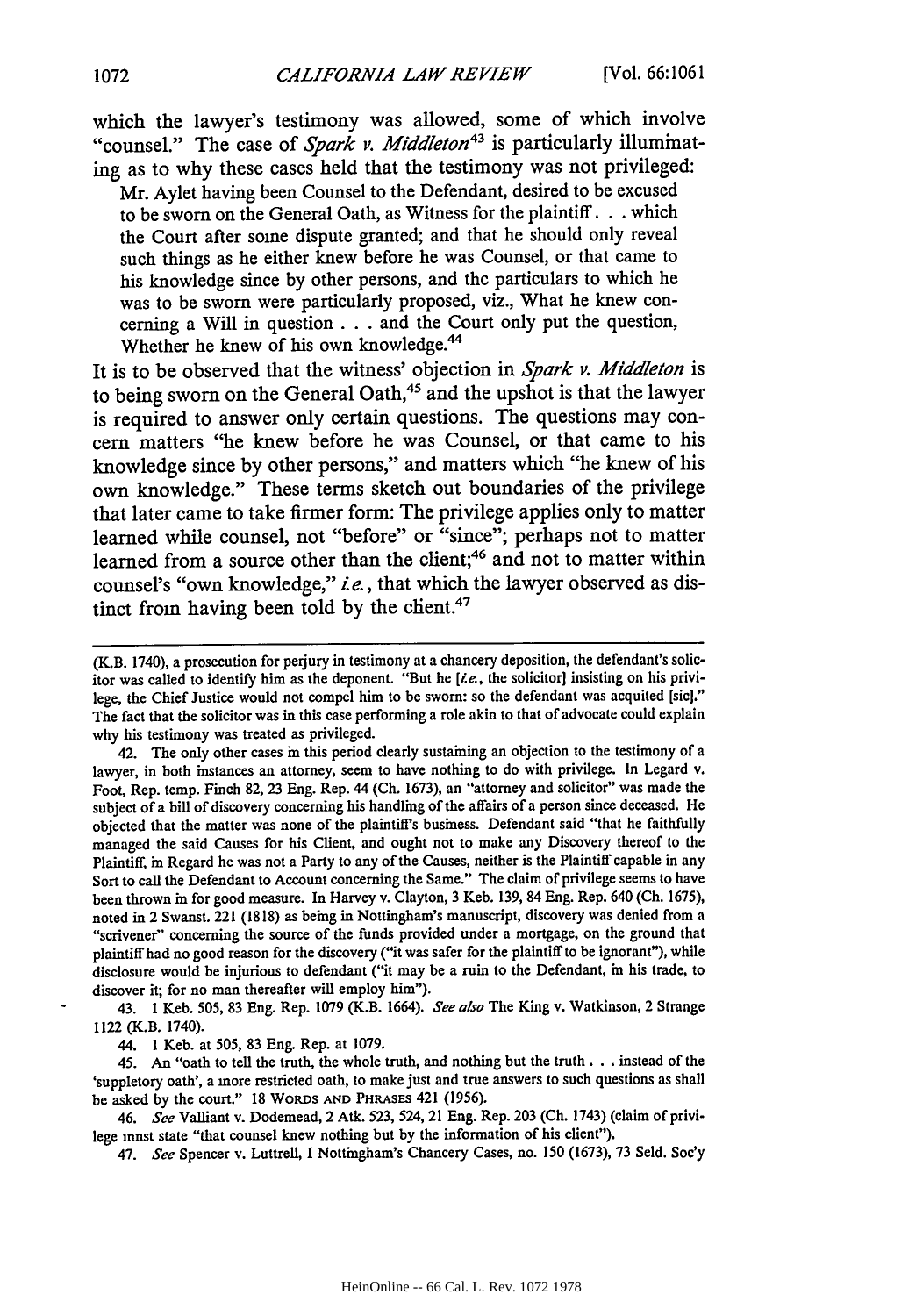In other cases, testimony was elicited from a witness who had acted as a legal advisor or legal draftsman.<sup>48</sup> Most important of these is perhaps the decision of the House of Lords in *Radcliffe v. Fursman.4 <sup>9</sup>* Although the witness in the case was referred to as "counsel" and hence apparently was a barrister, the testimony sought related to the giving of legal advice rather than the representation of a client at trial.<sup>50</sup> The argument against admissability was that a client's communications with counsel are "intended for private instruction and information only, in order to direct parties in the conduct of their affairs. **. .** no counsellor or attorney can be obliged, or ought to discover any matter which his client reveals to him . . . . "<sup>51</sup> The opposing argument was that always offered against a claim of privilege-that disclosure would vield the truth<sup>52</sup>—and that argument prevailed.

### B. Annesley v. Anglesea

If the rule of attorney-client privilege was narrowly defined and tenuously established before 1743, it was nearly wiped out **by** the case of *Annesley v. Anglesea,53* decided that year. This case reads like a source material for a Dickens novel-indeed, its facts make *David Copperfleld* seem a pale contrivance. The legal setting is an action of

48. *See, e.g.,* Rothwell v. King, I Notthingham's Chancery Cases, no. 68 (1673/74), 73 Seld. Soe'y 32 (1957), also referred to in 2 Swanst. 221 (1818) ("the trust of a counsellor doth not extend to the suppression of wills"); Atterbury v. Hawkins, II Nottingham's Chancery Cases, no. 663, 79 Selden Soe'y 498 (1961) ("a scrivener is not a civil confessor as a lawyer nor to be so treated"). *But* cf. cases cited in note 42 *supra.*

49. 2 Bro. P.C. 514, 1 Eng. Rep. 1101 (1730).

50. The suit was to uncover defendant's failure to pay amounts due on an annuity which plaintiff believed was still payable but whose terms defendant had refused to disclose. Counsel was asked to testify to a supposedly hypothetical case stated to him **by** his client, involving the question whether the client would have an obligation on those facts. The hypothetical included enough details corresponding to the already proven facts to compel the inference that, if the client had indeed stated such a hypothetical to counsel, it amounted to an admission of a breach of trust as alleged by the plaintiff.

51. 2 Bro. P.C. at 516, 517.

52. "No inconvenience could possibly arise to [the defendant] making such discovery, but paying the bonds, upon its appearing that they were really due." *Id.* at 517.

53. 17 How. St. Trials 1139 (1743). The caption of the case is properly *Craig v. Anglesea,* but it has not usually been so styled in subsequent citation and will not be labelled such here. *See 8* WIGMORE, *supra* note 8, § 2291. Wigmore quotes extensively from *Annesley v. Anglesea,* but not completely; his rendition is such, indeed, that one does not learn that the case resulted in a refusal to apply the privilege.

<sup>110 (1957),</sup> also referred to in the reporter's note in 2 Swanst. 221 (1818) ("counsel" required to testify whether a debt was satisfied). *See also* Stanhope v. Nott (no date), referred to in 2 Swanst. 221 (1818) ("counsel" who says he does not have possession of deeds must in discovery proceeding tell to whom he gave them, "for otherwise, deeds having been played into the hands of a counsel might be suppressed"); Lord Say and Seal's Case, 10 Mod. 40 (K.B. 1712) (attorney called to prove that a deed was executed on some other date than it purports to have been; the matter "could not be called the Secret of his Client, that it was a Thing he might come to the Knowledge of without his Client's acquainting him. **. .");** Valliant v. Dodemead, 2 Atk. 523, 524, 21 Eng. Rep. 203 (Ch. 1743) (attorney called to identify an assignment drafted by him).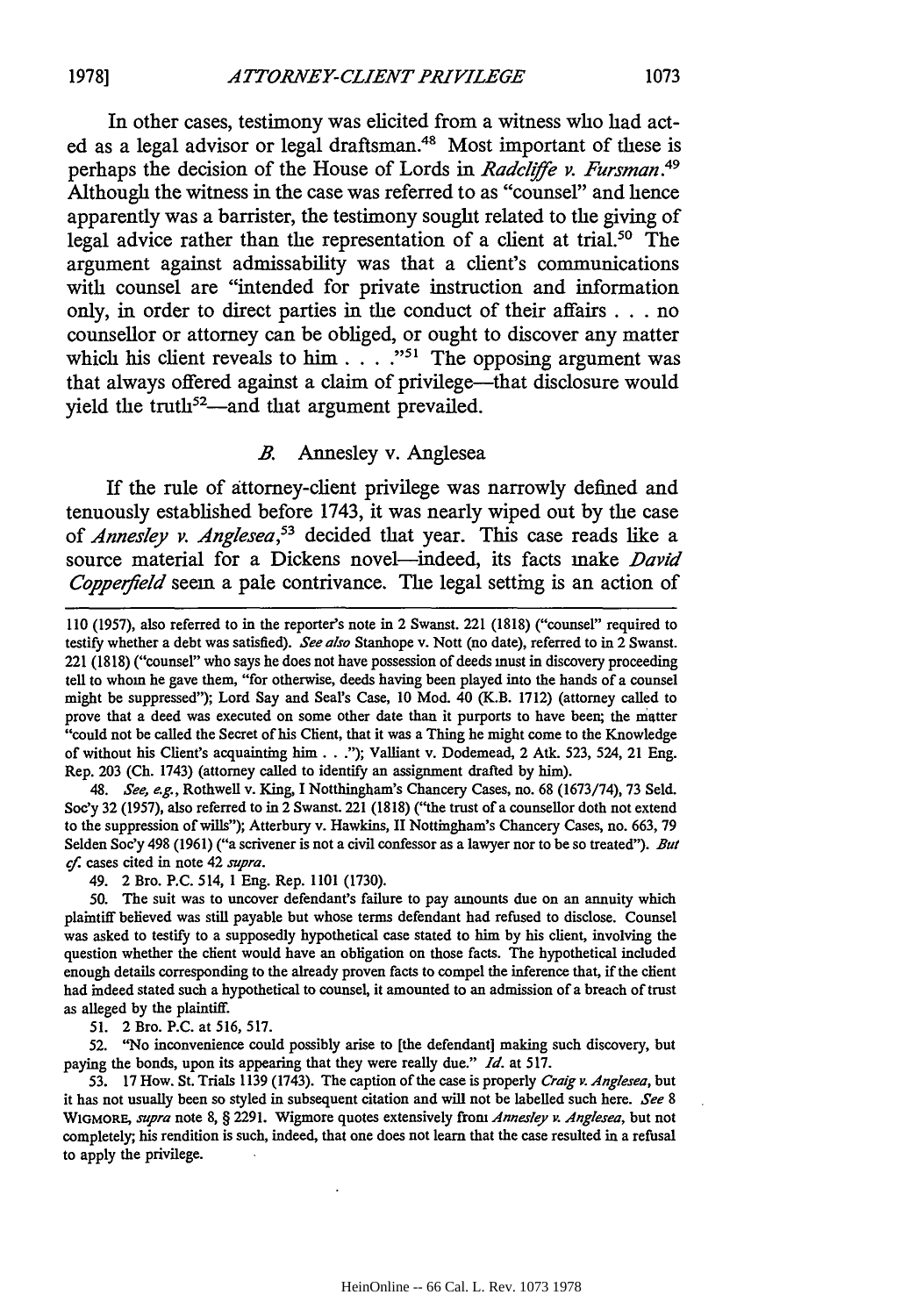ejectment in which the plaintiff claims lands as the lessee of James Annesley and the defendant claims on the basis of a superior title. The question of title depended on whether James Annesley or the defendant, Richard Earl of Anglesea, was the owner of the lands by inheritance from Arthur, Baron of Altham. Although suits of ejectment were conventionally brought to determine title, *Annesley v. Anglesea* was framed as a trial of title in order to determine a more sinister issue. The defendant Earl concededly was the brother of Arthur of Altham and his rightful heir if Arthur had died childless. But James Annesley claimed to be Arthur's long lost son, born of Arthur's lawful wife but then put out of his father's house by a jealous step-mother, left penniless to fend for himself in Dublin and London after his father's death, transported to a remote colony under indenture from which he could not escape for some 13 years, prosecuted (unsuccessfully) for murder at the instance of his scheming uncle, the defendant, and finally rescued and enabled to assert his rightful claims by the loyal testimony of old nurses and retainers.

The question of attorney-client privilege arose in connection with the matter of the murder prosecution. The plaintiff asserted that the defendant Earl knew of young James and that he was Arthur's rightful heir, that the defendant wanted James done away with, by legal hanging if possible, that the defendant revealed this knowledge and intention to his attorney, that the defendant engaged the attorney to procure the prosecution of James for murder, well knowing that the homicide in question was an accident, and that all this was for the purpose of putting James out the way as claimant to the "30 messuages, 30 tofts, 50 cottages, 2 mills, 50 gardens, 800 acres of arable land, 300 acres of meadow, 600 acres of pasture. **. .** with the appurtenances" that were the inheritance in question.<sup>54</sup> Plaintiff offered to prove the procurement of the prosecution through the testimony of John Giffard, who was the attorney involved.

In the voir dire of Giffard it appeared that he had acted as attorney for the defendant in various litigation and other matters from time to time over a period of twenty years prior to 1742, that in May of 1742 defendant summoned Giffard and asked him to set in motion a murder prosecution against James, and that in the course of the conversation the defendant made statements indicating that he knew James to be Arthur's son (the immediate issue in the case) and that he would "give £10,000 to have him hanged."<sup>55</sup> It was necessary to address the question of privilege to determine whether any of this could be offered in evidence.

<sup>54.</sup> **17** How. St. Trials at 1141.

*<sup>55.</sup> Id.* at 1224-28.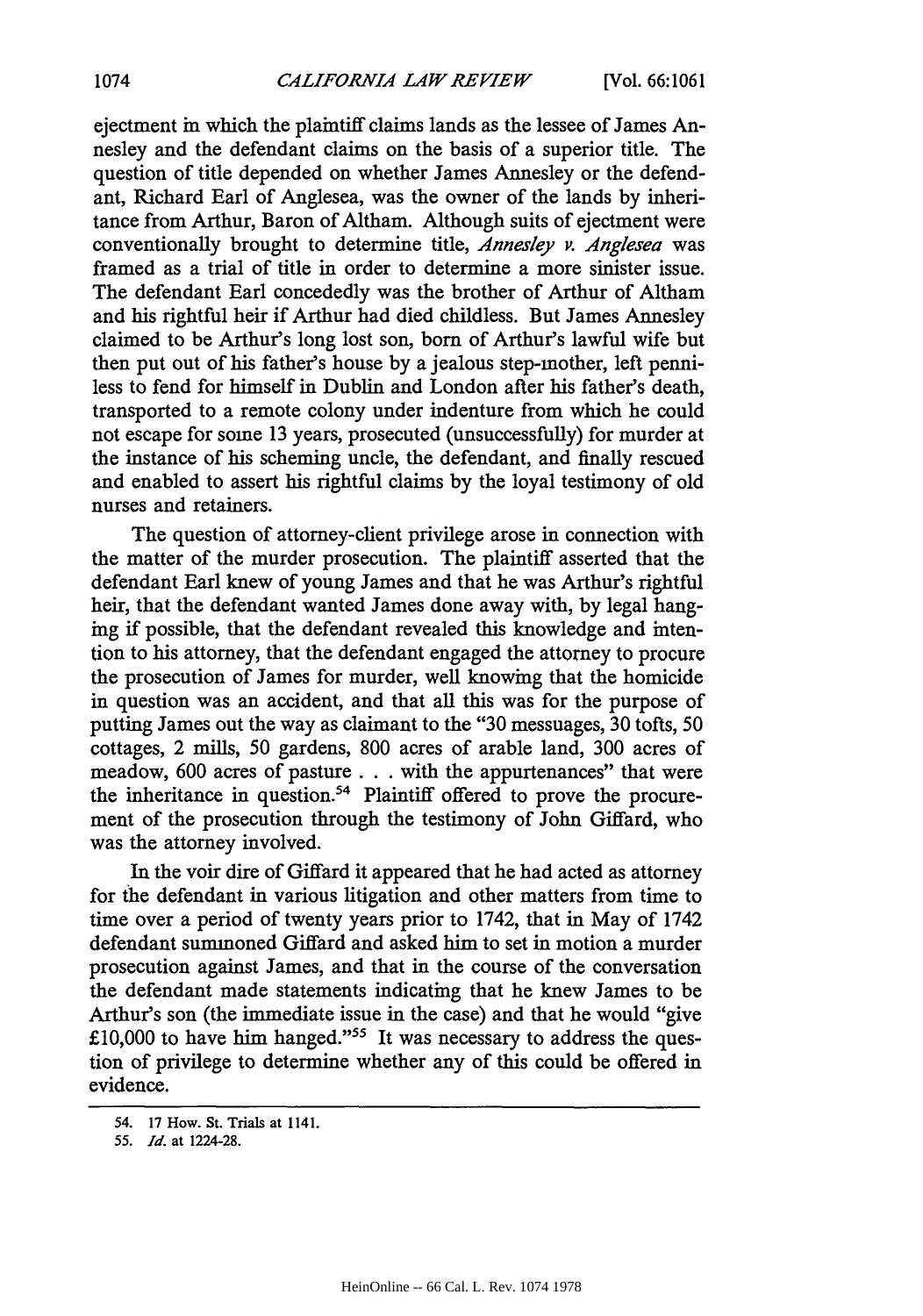Both sides acknowledged a general principle to the effect that information coming to the knowledge of an attorney in connection with the representation of a client is not subject to disclosure. Their dispute focused on whether a more precise definition of the privilege would include or exclude matter of the sort that Giffard had learned. The arguments of the parties and the reasoning of the court warrant careful analysis, both because they reveal how unformed the rule of privilege was at the time and because they anticipate substantially everything that has since been said on the subject.

The plaintiff's position rested on three arguments. The first was that the information to be elicited from the attorney Giffard was not imparted to him in connection with the pending action.<sup>56</sup> In other words, the scope of the privilege should distinguish between confidential communications "directly" related to the pending case and communications only "indirectly" related. Obviously, there would have to be some connection between the transaction in which the communication occurred and the pending case, or else the communication would be excluded simply on grounds of irrelevance. The argument, therefore, must be that the communication from the Earl to Giffard about the murder prosecution was not made in furtherance of the Earl's purpose of preparing his defense of the immediately pending suit. And this in turn implies that the rule of privilege should be confined to communications in furtherance of pending litigation, or perhaps to anticipated litigation, and not extend to communications whose purpose is to obtain advice or assistance apart from pending litigation, for example in business dealings and other transactions.<sup>57</sup> That such was indeed the argument is suggested **by** the fact that defendant argued that the privilege should extend both to obtaining advice and retaining an advocate.

Plaintiff's second argument for disclosure was that the information to be elicited from the attorney was not essential to the matter in which the attorney was consulted **. 5** This argument would conceive the attorney and client as having two sets of roles or capacities in which they communicate with each other. First, they are respectively attorney and client; second, they are acquaintances or friends. The privilege attaches to such communications between the participants as are germane to their roles as attorney and client, but not to communications outside these roles. This argument was then fortified **by** the further proposition (considered below) that plotting a baseless prosecution could not be within the legitimate ambit of the attorney-client relationship. But the

*<sup>56.</sup> Id.* at 1229, **1232.**

**<sup>57.</sup>** Furthermore, since the communication was made in furtherance of the now terminated murder prosecution, the argument necessarily implies that the duration of the privilege should not extend beyond the pendency of the litigation to which the communication relates.

**<sup>58. 17</sup>** How. St. Trials at **1230.**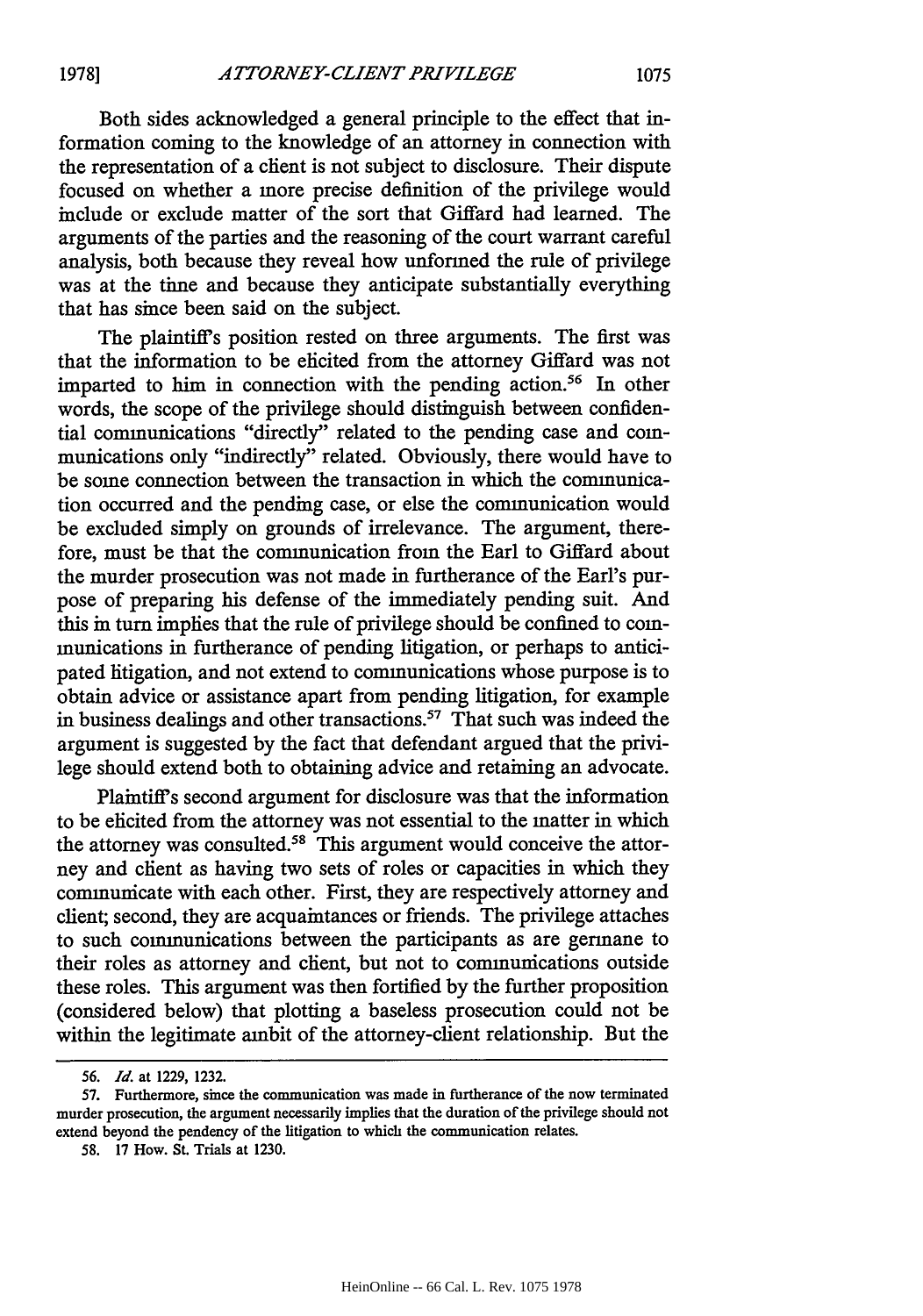argument has coherence of its own. It simply states that communications are not privileged merely because the participants have a relationship of lawyer and client; the communication must concern matters pertinent to that relationship.

This limitation on the scope of the privilege is echoed in modem law. The standard formulation is that communication between persons standing in the relation of attorney and client is privileged only if it is made "in the course of"<sup>59</sup> that relationship. The difficulty in applying this limitation in modern law arises from the fact that lawyers today perform such a wide range of services that it is difficult to say when the consultant has stopped being a lawyer and has become a financial advisor, marriage counselor, or whatever. However, the term "legal" advice can be used not only in contradistinction to "business" advice, etc., but also in contradistinction to matters that, because they involve wrongful conduct, cannot be considered properly within the lawyer's role, however broadly defined.

This is apparently what counsel in *Annesley v. Anglesea* had in mind: A client's disclosure is not privileged if it relates to achieving a purpose to which the *lawyer* could not lend his assistance. This is akin to but different from the proposition that the privilege does not attach to disclosure of a proposed crime or wrong that the *client* intends. The difference arises because some forms of conduct are prohibited of an attorney but not of his client. For example, a client may be legally innocent in seeking a criminal prosecution so long as he acts in good faith, while a lawyer might be held to the higher standard of acting both in good faith and with reasonable cause, defined as grounds that a professionally competent lawyer would recognize as sufficient. Similarly, a lawyer has a duty not to mislead a court, while the corresponding duty in clients is merely that they not be untruthful.<sup>60</sup>

The third argument for disclosure was that the privilege should not apply to a communication revealing the client's intention to commit a wrong: "a secret, which is contrary to the public good, such as a design to commit treason, murder, or perjury",<sup>61</sup> "a crime";<sup>62</sup> or "a thing that is 'malum in se,' against the common rules of morality and hon-

*<sup>59.</sup> See* **C. MCCORMICK,** *supra* **note** 5, §§ 87-88.

<sup>60.</sup> In practice today, this limitation on the privilege would be difficult to apply. Yet at a minimum it discourages communications to solicit a lawyer to perform unprofessional acts. The bar in this country today apparently considers that such client explorations should be protected by secrecy. *See* notes 17-22 and accompanying text *supra.* As a result, some lawyers' offices have become a good place to take really dirty proposals for a review of their practical feasibility. This, of course, can only harm the general reputation of the bar. The legal profession thus pays a heavy price for the self-imposed rule that lawyers must suffer in silence any proposal that they compromise their professional integrity.

<sup>61. 17</sup> How. St. Trials at 1229.

<sup>62.</sup> *Id.* at 1231.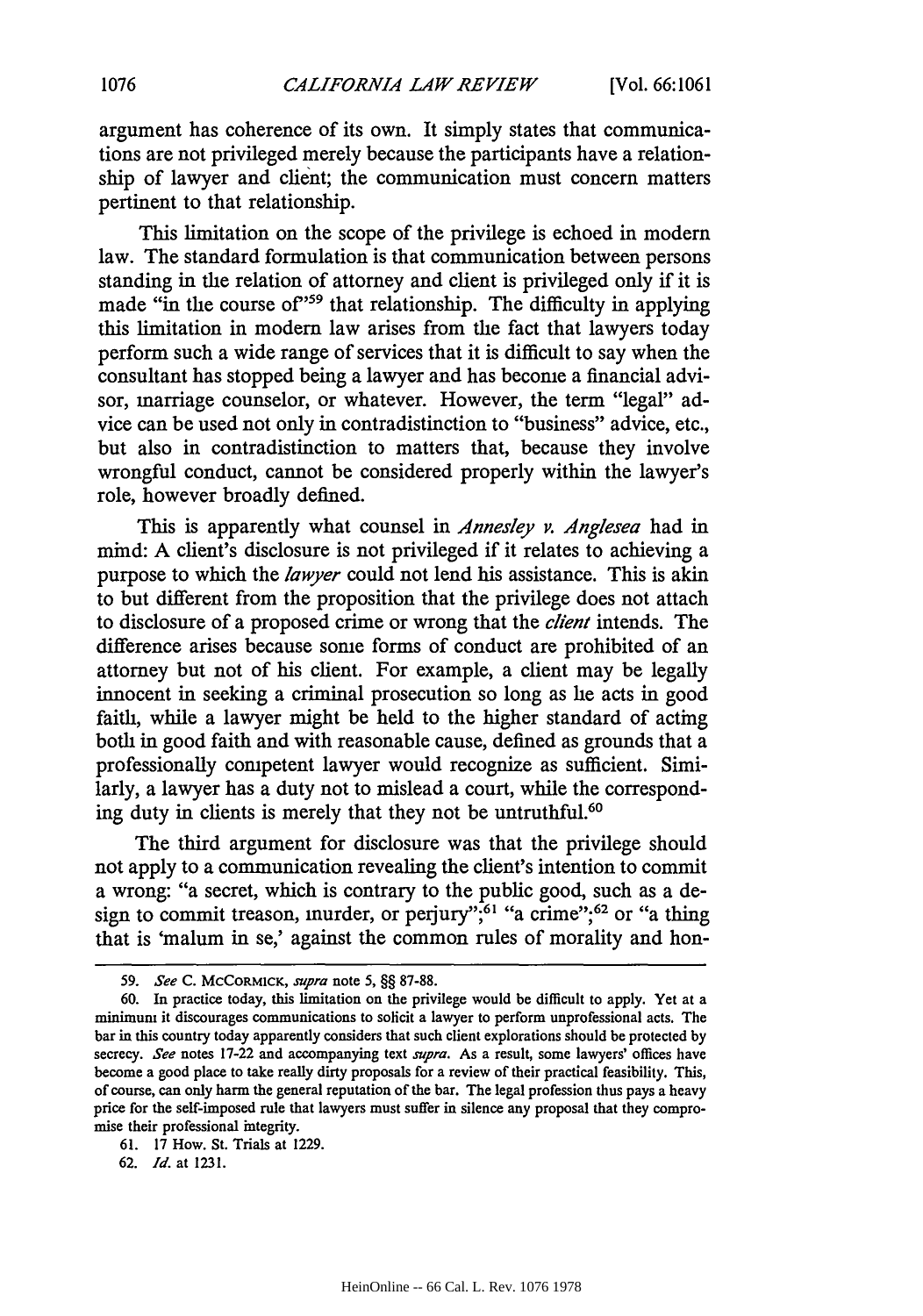esty."<sup>63</sup>

Any one of these characterizations would have fit some part of the defendant Earl's conduct. Counsel for plaintiff pointed to the Earl's proposal of a false prosecution, to his offer of £10,000 to procure James' hanging, and to his aim to "see a man kept out of his estate and honour [i.e., title as baron of Altham], and all that is dear to him."<sup>64</sup> For purposes of plaintiff's argument, there was no need to particularize, and indeed the force of the argument was made stronger **by** lumping together all three wicked acts. But consideration of each of the proposed acts separately reveals that they involve somewhat different degrees of moral and legal obloquy.

The aim of seeing James dead can be characterized euphemistically as an intention to commit a crime involving serious personal harm, and thus involves the elements of both criminality and gross wrongfulness. The plan to procure a false prosecution of murder is a means to that same end, hence is tinged with the same elements of wrongfulness, and also involves corruption of the administration of justice. Although corruption of justice is a lesser evil than procurement of murder, it is a serious offense and one that a lawyer might be regarded as having a special obligation to intercept, especially a lawyer who is invited to be the instrument of corruption.

The fraudulent aim underlying the Earl's conduct—to secure the estate for himself and, correlatively, to deprive James of his rightful inheritance—could itself be considered sufficient to deprive the Earl's communication of the protection of secrecy, if the privilege does not apply to plans of a client involving fraudulent gain for himself or infliction of injury through fraud on another.

Defendant's general formulation of the privilege was, not surprisingly, rather different. His basic thesis was that all communications between client and attorney are privileged, with some possible exceptions. The argument rested on three points: First, that the privilege is not merely that of the attorney to maintain his honor **by** keeping a client's secrets, but is a privilege of the client against disclosure of those secrets. Second, that the cases relied on **by** the plaintiff, wherein disclosure had been allowed, were distinguishable in that they fell within recognized exceptions to the privilege. And third, that the policy behind the privilege required its application in the case at hand.

Counsel's argument expressed the policy supporting the position that the privilege is the client's, as well as the attorney's, as convincingly as it has been stated since:

As to the client, the interest which he has in the privilege, is very obvi-

**<sup>63.</sup>** *Id.* at 1232.

<sup>64.</sup> *Id.* at 1231.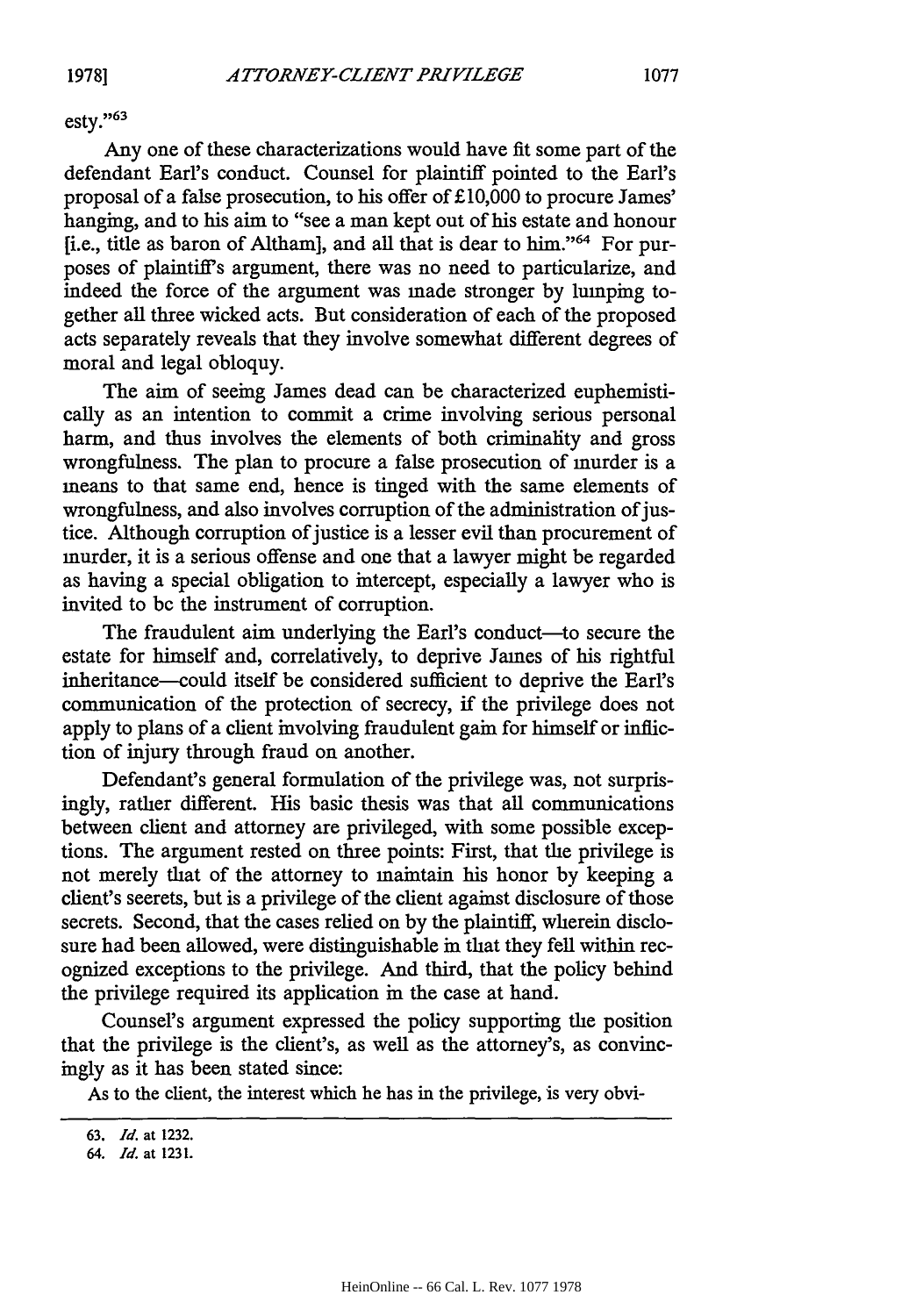ous. No man can conduct any of his affairs which relate to matters of law, without employing and consulting with an attorney; even if he is capable of doing it in point of skill, the law will not let him; and if he does not fully and candidly disclose every thing that is in his mind, which he apprehends may be in the least relative to the affair he consults his attorney upon, it will be impossible for the attorney properly to serve him: therefore to permit an attorney, whenever he thinks fit, to betray that confidence . . . would be of the most dangerous consequence, not only to the particular client concerned, but to every other man who is or may be a client.<sup>65</sup>

As for the scope of the privilege, defendant's counsel observed that "the gentlemen on the other side have attempted to confine and circumscribe this privilege, and to make it extend only to matters disclosed by the client relative to some suit, then pending, in which the attorney is concerned. But I apprehend that this would make the rule a great deal too narrow . . . . "<sup>66</sup> Defendant argued that the confidential relationship "must be presumed actually to subsist from the time he first retained Mr. Giffard, till the time he discharged him; and whatever my lord said to him during that space of time, touching his affairs, was plainly said to him under confidence as his attorney."<sup>67</sup>

The court allowed Giffard's testimony to be received.<sup>68</sup> It suggested that communications between client and attorney are ordinarily, or one might *say prima facie,* privileged. Lord Chief Baron Bowes so implied in stating that the question for decision was whether the circumstances "take the present case out of the general rule."<sup>69</sup> But the reason for deciding that the case was outside the general rule is not wholly clear. Indeed, the Chief Baron expressed reluctance to fix boundaries, stating that "the proper way will be to determine this and every like case upon their own circumstances."70 His conclusion in this case apparently rested on the fact that the communication from the Earl as client to Giffard as attorney was not "necessary" to securing the attorney's assistance:

If I employ an attorney, and entrust secrets to him relative to the suit, that trust is not to be violated; but when I depart from that subject wherein I employed him, he is no more than another man, especially

69. *Id.* at 1239.

**70.** *Id.* This familiar formula rather clearly signifies that the court had no firm idea of what the general rule ought to be.

*<sup>65.</sup> Id.* at 1237.

<sup>66.</sup> *Id.*

<sup>67.</sup> *Id.*

**<sup>68.</sup>** The court resolved the question whether the privilege is that of the attorney or of the client by deciding that the client's objection to disclosure is sufficient to raise the issue of privilege. Although Giffard himself was willing to testify, the court declined to treat that as determinative and instead examined the basis of the Earl's objection. *See id.* at 1242.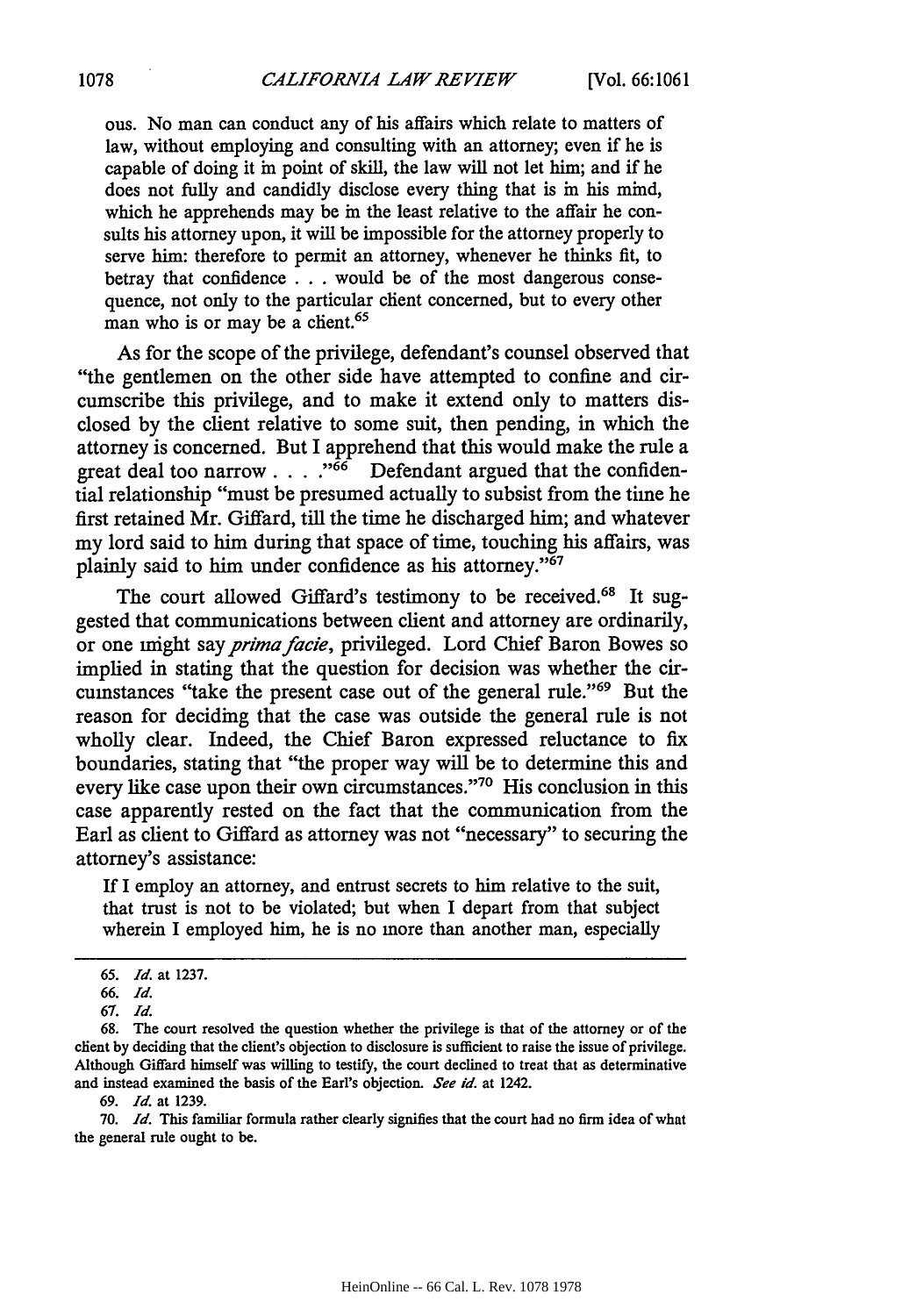when the cause I did employ him in is over.<sup>71</sup>

This formulation suggests that the privilege applies to matters disclosed in connection with pending or proposed litigation, but only if it is germane to the attorney's function in the litigation.

Even then, the privilege might be defeated if the matter communicated is necessarily in furtherance of a wrongful use of litigation. In other words, a communication by a client to an attorney is privileged if it is directly germane to securing assistance in pending or prospective litigation, unless the litigation itself would amount to an abuse of process, but the privilege ceases to apply after the matter in question has been examined at trial. While this is a very narrow formulation of the privilege, it is certainly not incoherent.

In concurring with the ruling, Baron Mounteney rested his decision partly on the ground that the communication was not "necessary" to the matter in which the attorney was retained, and partly on the ground that the communication related to a "highly criminal" act.72 Mounteney's treatment of the term "necessary" is especially interesting because it results in a radically narrow definition of the privilege. The concept of a "necessary" communication between a client and his attorney can be grasped only by understanding the attorney's role in litigation as it was then performed.73 This role was essentially the same as that of the solicitor in modem practice, as intermediary between the client and the barrister. The attorney's function was twofold: to prepare and file the client's case, including drafting the pleadings and making appearances; and to make arrangements on behalf of the client for assistance of counsel *(ie.,* a barrister) to present the case to the court. Hence, Mounteney would limit the privilege to communications "necessary" to the drafting of pleadings and other litigation documents. Thus he refers first to the attorney's role:

[I]t is certainly undoubted law, that attornies ought to keep inviolably the secrets of their clients, viz. That an increase of legal business, and the inability of parties to transact that business themselves, made it necessary for them to employ (and as the law properly expresses it, *ponere in loco suo*) other persons who might transact that business for them.<sup>74</sup>

He then refers to the need for secrecy:

[Tihis necessity introduced with it the necessity **of. .** .secrecy. **. .** in order to render it safe for clients to communicate to their attornies *all proper instructions* for carrying on of those causes.<sup>75</sup>

**75.** *Id.*

<sup>71.</sup> *Id.* at 1239-40. The Chief Baron went on to say, "Besides, as this was in part a wicked secret, it ought not to have been concealed." *Id.* at 1240.

<sup>72.</sup> *Id.* at 1243.

**<sup>73.</sup>** *See* **6** W. HOLDSWORTH, *supra* note 38, ch. viii. *See also* 8 J. WIGMORE, *SUpra* note **8,** § 2294.

<sup>74. 17</sup> How. St. Trials at 1241.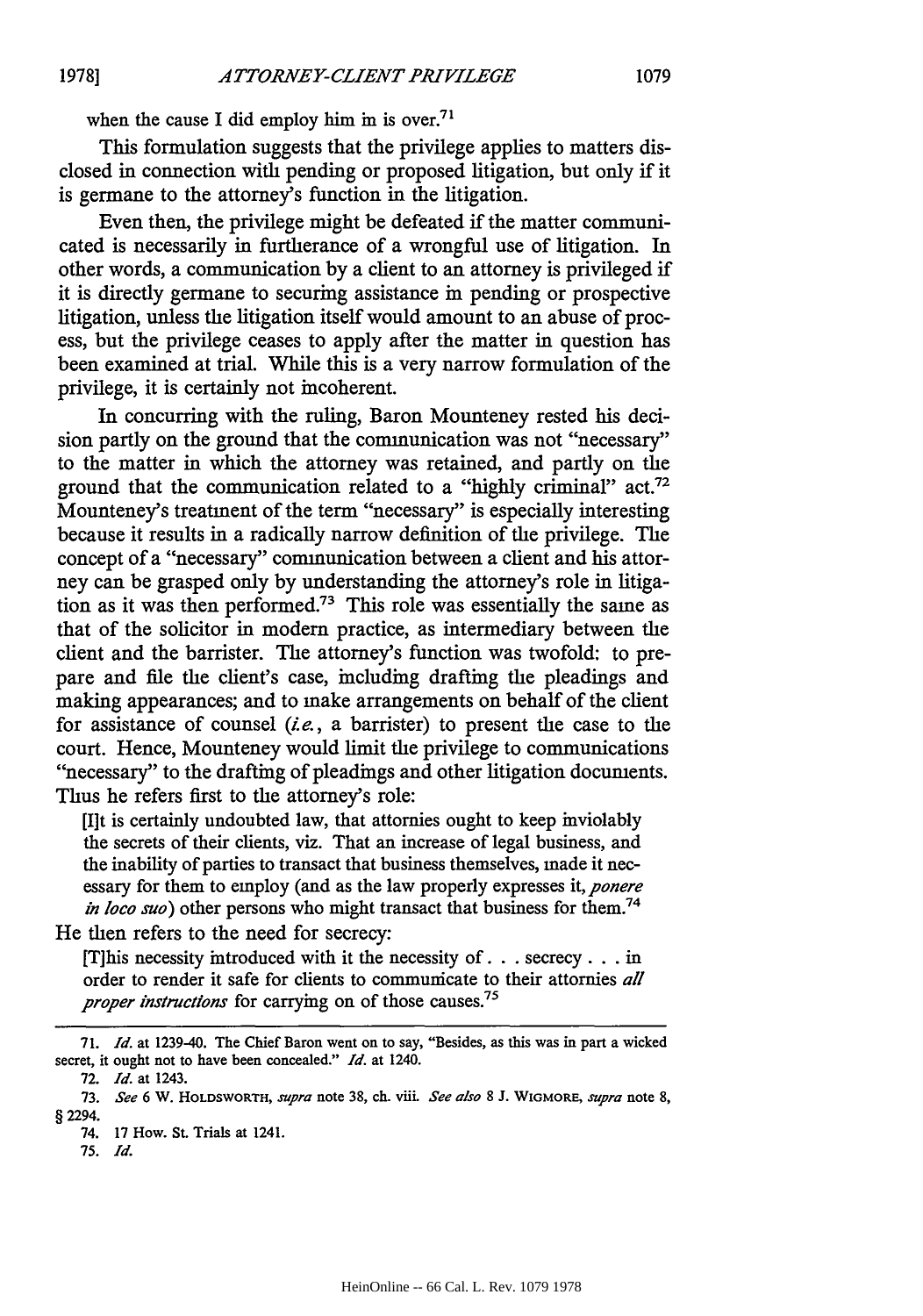And from this he deduces the scope of the privilege:

Whatever either is, or **by** the party concerned can naturally be supposed, necessary to be communicated to the attorney, in order to the carrying on any suit or prosecution. **. .** [is protected]. On the other hand, whatever is not, nor can possibly **by** any man living be supposed to be, necessary for that purpose [is not protected].<sup>76</sup>

In short, Mounteney's definition would limit the privilege to disclosures that are reasonably relevant to the subject matter of pending or contemplated litigation and which the attorney might legitimately use in preparing the litigation.77

# *C.* Fall and Rise of the Privilege

For **50** years after 1743 there appears to be no reported decision clearly sustaining a claim of privilege,78 although there are cases permitting an attorney to refuse to supply documents in response to a subpoena.79 In several cases attorneys were obliged to testify to facts coming to their knowledge **by** observation as distinct from matters described to them by clients.<sup>80</sup> In a couple of other cases, the testimony was received because the communication was deemed outside the scope of instructions necessary for litigation. For example, in *Cobden v. Kendrick*<sup>81</sup> in 1791, plaintiff in an action on a contract disclosed to his attorney after judgment that the contract was for a gambling debt and hence unenforceable. In a subsequent suit for restitution of the amount paid on the judgment, the opposite party was allowed to prove this conversation. The court commented:

The difference is whether the communications were made **by** the client

*Id.* at 63. But in Bishop of Winchester v. Fournier, 2 Ves. Sr. 445, 28 Eng. Rep. 284 (Ch. 1752), there is a passing note that testimony of one of the witnesses should not have been received, because "no counsel, attorney, or solicitor should betray the secrets of their clients, and might demur to their interrogatories." *Id.* at 447. It is of course possible that as a matter of professional courtesy attornies were in practice not called as witnesses except when no other proof was available.<br>79. *See, e.g*., Tex v. Dixon, 3 Burr. 1687 (K.B. 1765); Wright v. Mayer, 6 Ves. Jun. 280, 31

Eng. Rep. 1051 (Ch. 1801); Stratford v. Hogan, 2 Ball. & Beat. 164 (Ir. Ch. 1812). This apparently was just a problem of form, because a subpoena addressed to the party would reach documents in the possession of his attorney. Wright v. Mayer, 6 Ves. Jun. 280 (Ch. 1801). *See also* Copeland v. Watts, I Starkie **95,** 171 Eng. Rep. 412 (C.P. 1815).

80. Doe *ex dem.* Jupp v. Andrews, Cowp. 845 (1779) (attorney was subscribing witness to land contract); Duffin v. Smith, Peake 108 (K.B. 1792) (attorney called to testify as to a bond he drafted, to prove it was usurious); Sandford v. Remington, 2 Ves. Jun. 189 (Ch. 1793). *See* Spark v. Middleton, I Keb. 505 (K.B. 1664), for precedent on this point.

<sup>76.</sup> *Id.*

<sup>77.</sup> The third judge, Baron Dawson adopted the same approach as Mounteney. *Id.* at 1243- 44.

<sup>78.</sup> Indeed, in Maddox v. Maddox, **I** Ves. Sr. 61, 27 Eng. Rep. 892 (Ch. 1747), it was said: Though an attorney or counsel concerned for one of the parties may, if he pleases, demur to his being examined as a witness; yet if he consents, the court will not refuse the reading his deposition. This objection has often been made; and though some particular judges have doubted, it is now always overruled.

<sup>81. 4</sup> T.R. 431, 100 Eng. Rep. 1102 (K.B. 1791).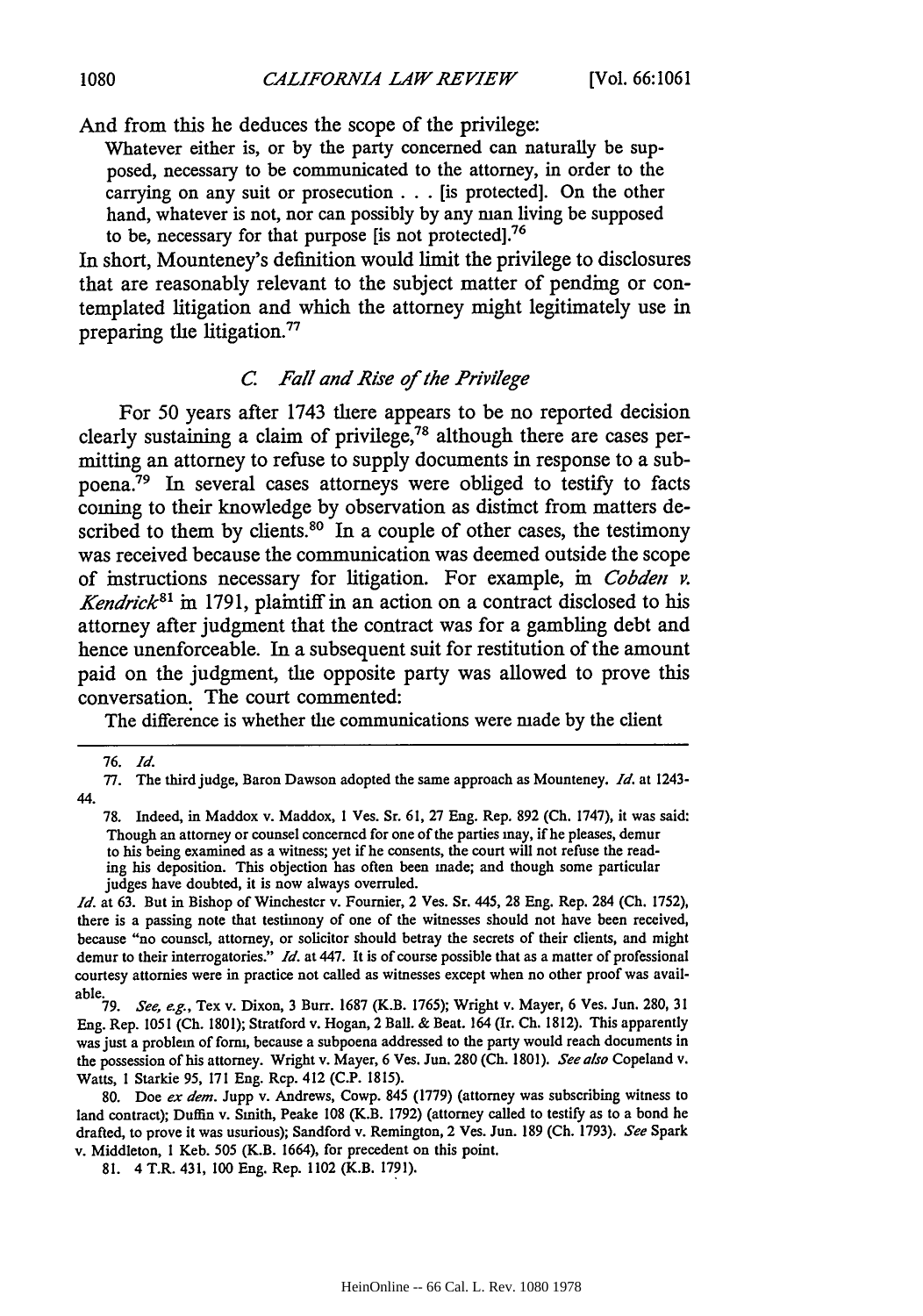to his attorney in confidence as instructions for conducting his cause, or a mere *gratis dictum.* The former was not the case here: on the contrary, the purpose in view had been already obtained; and what was said by the client was in exultation to his attorney for having before deceived him as well as his adversary.<sup>82</sup>

At the turn of the century, the privilege began to fare better. It was sustained in a case involving the very matter that *Annesley v. Anglesea* had left protected-a statement by the chent to counsel of facts necessary to prosecute or defend a suit.<sup>83</sup> There are also four decisions sustaining the privilege **by** Lord Ellenborough, who evidently was both a strong advocate of the privilege and very loose, or even incompetent, in his legal analysis. He defied precedent<sup>84</sup> to hold that an attorney could not testify as to facts learned of his own observation, even where the matter in question was a transfer in fraud of creditors. Similarly dubious was his holding that an attorney could not be examined about a message he delivered to the opposite party in a transaction.<sup>85</sup> Most amazing of all, he initially held (only to reverse himself later) that an attorney could not be examined as to whether he had received a discovery notice served on him by an opposing party.<sup>86</sup>

Two cases followed involving communications **by** a client to his attorney concerning imminent litigation.87 These cases affirm the important point that the privilege applies even though the suit may not yet have been filed, but they still require that the communication be within the rubric of "instruction" concerning a lawsuit. In yet another case the court sustained the privilege as applied to a consultation for the purpose of drafting a document (not litigation) and a transaction allegedly in fraud of creditors.<sup>88</sup> Other cases, however, continued to hold

**<sup>82.</sup>** *Id.* at 432, 100 Eng. Rep. at 1103. *See* ABA COMM. ON PROFESSIONAL ETHICS **AND** PROFESSIONAL RESPONSIBILITY, OPINIONS, No. 287 (1953). *See also* Wilson v. Rastall, 4 T.R. 753, **100** Eng. Rep. 1283 (K.B. 1792), which has a strong dictum **by** Buller, J., in support of the privilege but nonetheless holds the attorney's testimony not privileged on the facts, apparently because the communication was not from the client but from a third person.

**<sup>83.</sup>** Sloman v. Herne, 2 Esp. 695, 170 Eng. Rep. 499 (K.B. 1798). The attempt to elicit the attorney's testimony had an arguable basis in the fact that the communication was not actually from the party to the suit but from one "virtually the same" in interest.

<sup>84.</sup> Robson v. Kemp, 5 Esp. 52, 170 Eng. Rep. 735 (K.B. 1803); Brard v. Ackerman, 5 Esp. 119, 170 Eng. Rep. 758 (K.B. 1804). *Cf.* cases cited in notes 43 and 47 *supra. See also* Bramwell v. Lucas, 2 Barn. & Cress. 745, 107 Eng. Rep. 560 (K.B. 1824), discussed in note 90 *infra.*

<sup>85.</sup> Gainsford v. Grammar, 2 Camp. 9, 107 Eng. Rep. 516 (K.B. 1809).

<sup>86.</sup> Spenceley v. Schullenburgh, 7 East 357, 103 Eng. Rep. 138 (K.B.1806).

<sup>87.</sup> Hughes v. Biddulph, 4 Russ. 190, 38 Eng. Rep. 777 (Ch. 1827); Clark v. Clark, I M. & Rob. 3, 174 Eng. Rep. 2 (K.B. 1830).

<sup>88.</sup> Cromack v. Heathcote, 2 Brad. & B. 4, 129 Eng. Rep. 857 (C.P. 1820) (Common Pleas). Dallas, C.J., said:

The Plaintiff came to employ Smith as an attorney, though Smith happened to refuse the employment **....** Is not this a consulting on professional business? One is staggered at first being told that there are decided cases which seem at variance with first principles the most clearly established; but the cases cited do not at all bear out the proposition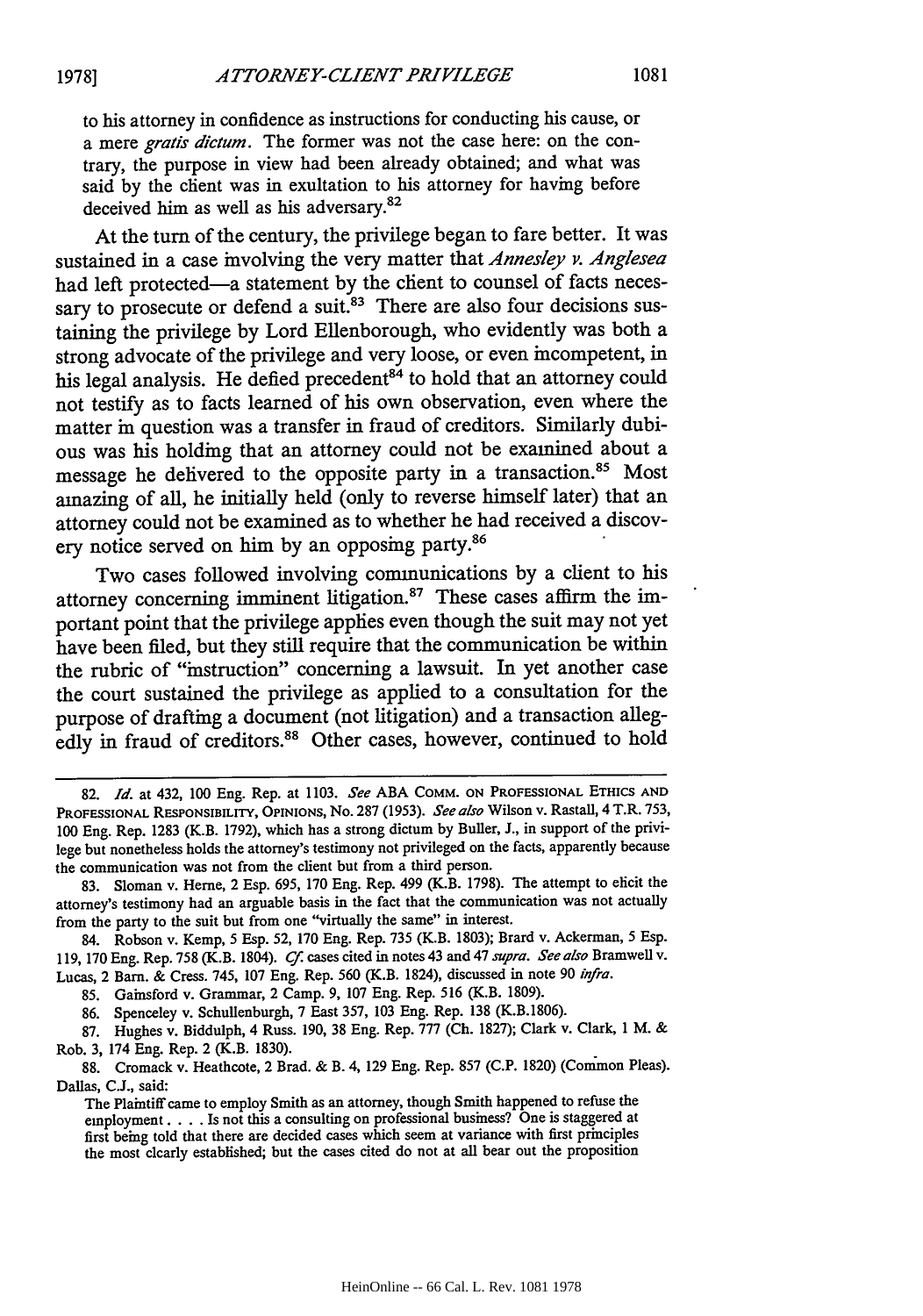that the attorney's evidence may be received, for example, to prove the identity of a client for whom he prepared a partnership agreement, 89 or to prove that the client was skulking in the attorney's office to avoid arrest by his creditors.90

Perhaps the most startling of all the holdings in this period, given our modern conception of the privilege, is *Preston v. Carr*.<sup>51</sup> This was a suit for specific performance in which plaintiff demanded production *from the defendant* of letters written to his solicitors. The letters set forth facts with a view to their being presented to counsel *(Ie.,* a barrister) for an opinion whether the contract was binding in the circumstances. It was held that the letters had to be produced, although counsel's opinion in response need not be. In other words when a communication to an attorney can be proved by some means other than the attorney's own testimony, the privilege does not apply. As the Chief Baron said, "I cannot accede to the proposition. **. .** that the privilege of an attorney is the privilege of the client, to the extent that the client himself may . . . avoid discovering communications which have passed between him and his solicitor."<sup>92</sup>

At first impression it is astomishing that a client's letters to his solicitor relating to imminent litigation could be obtained by discovery. What could more clearly be a "confidential communication"? Upon reflection, it becomes evident that the point of the court's opinion must be that the client cannot claim a privilege against yielding his *own* knowledge about the matters in controversy simply because he has related them to his solicitor. True, privilege precludes the *solicitor* from giving evidence of the knowledge thus disclosed.93 But, reasons the court, since defendant himself would have to disgorge his knowledge on deposition, and since he would have to produce preexisting memoranda of events such as a diary or correspondence with others, it is no ground for objection that his memoranda of the events were sent to counsel.

This case brings into sharp relief the importance of the disqualification of parties from being witnesses in proceedings at law at that

contended for, and I know of no such distinction as that arising from the attorney being employed or not employed in the cause.

*Id.* at 5-6, 129 Eng. Rep. at 858. Either this missed the point that the consultation did not involve prospective litigation, or else it was a holding that the privilege applied to "professional business" other than litigation. If the latter, it was new law. *See* notes 48-49 supra.

<sup>89.</sup> Studdy v. Sanders, Dow. & Ry. 347, 349 (K.B. 1823) (no confidential communication but "a fact. **. .** cognizable to the witness"); Williams v. Mundie, Ry. & Mood. 34, 171 (K.B. 1824).

<sup>90.</sup> Bramwell v. Lucas, 2 B. & C. 745,749, 107 Eng. Rep. 560, 561 (K.B. 1824) ("Whether the privilege extends to all communications between attorney and client or not, there is no doubt that it is confined to communications **....').**

<sup>91. 1</sup> Y. & J. 175, 148 Eng. Rep. 634 (Ex. Ch. 1826).

<sup>92.</sup> *Id.* at 178-79, 148 Eng. Rep. at 635.

**<sup>93.</sup>** Compare the rule as to subpoena of documents, note **79** *supra.*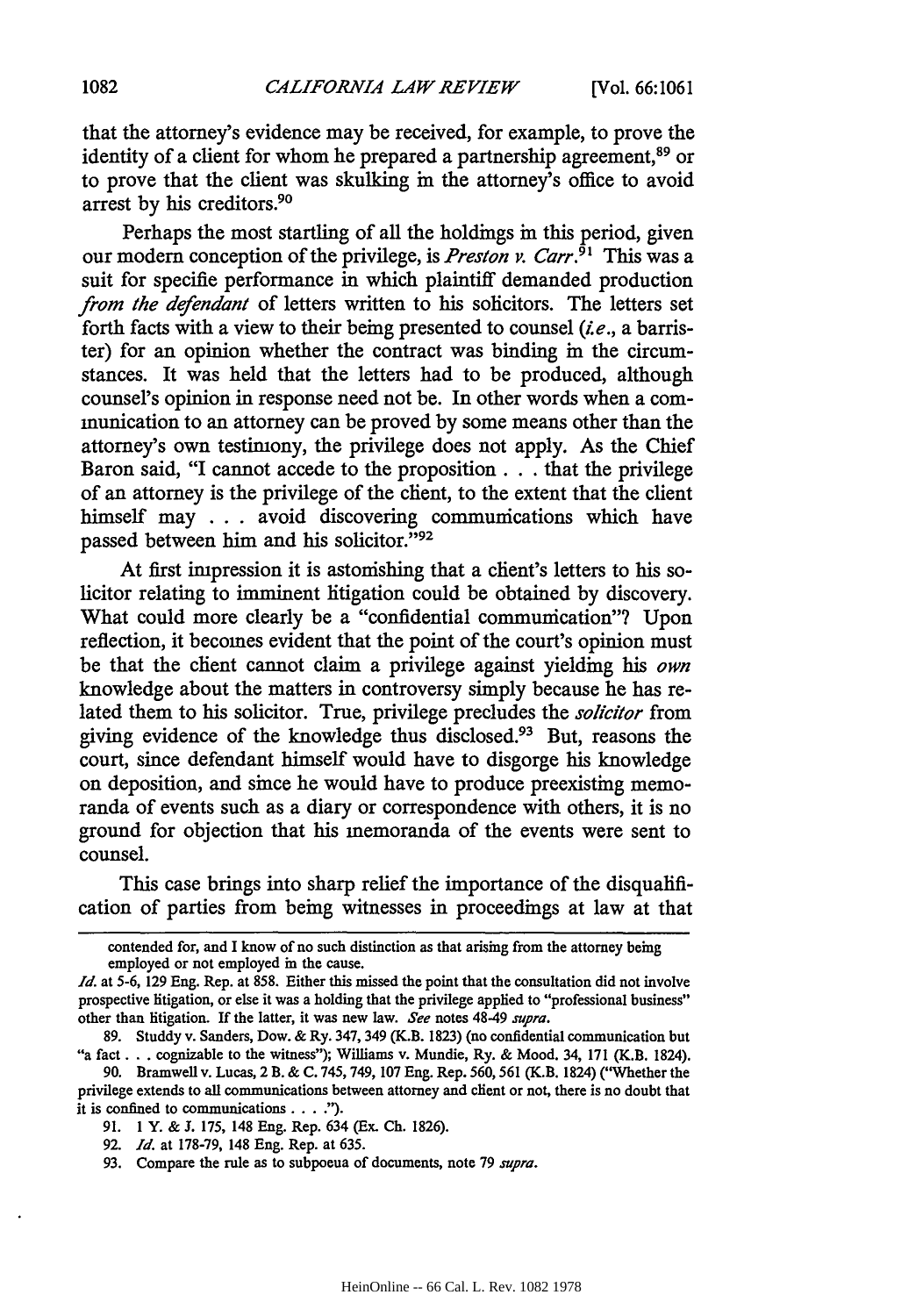time.<sup>94</sup> Because the party could not testify even if he were called as an adverse witness, it would have been very useful to be able to call his attorney. The attorney-client privilege blocked that, at least so far as directly relevant revelations were concerned. And indeed the books suggest that this was a reason for the privilege—it prevented obtaining a party's testimony indirectly when it could not be adduced directly.<sup>95</sup> But in equity proceedings, through the discovery process, could a party be made to answer questions and produce his memoranda to counsel, for those surely include facts within the party's knowledge? The answer was that indeed they must be produced,96 a rule renewed in *Pres-Ion v. Carr.97*

As of **1830,** the attorney-client privilege in England stood in this relatively definite but very limited state. It then received a redefinition in rhetoric that greatly enlarged its potential scope. But this same rhetoric also submerged the boundaries of the privilege into confusion, of which there are still traces today. The author of this expansion was Lord Brougham,98 in the two cases of *Bolton v. Corporation of Liverpool99* and *Greenough v. Gaskell, °0°* both decided in **1833.**

*Bolton* was a Chancery bill of discovery in aid of an action at law then pending. The action at law was **by** the corporation of Liverpool to recover from certain merchants dues and tolls under various more or less ancient privileges, rights, and liberties claimed **by** the city. The essential dispute appears to have concerned the validity of these privileges, rights, and liberties, and their interpretation as applied to the

94. *See* The King v. Inhabitants of Woburn, 10 East 395, 103 Eng. Rep. 825 (K.B. 1808); Bull v. Loveland, 27 Mass. (10 Pick.) 9 (Mass. 1830); 2 J. WIGMORE, *supra* note 8, §§ 575 et. seq.

95. *See* the argument in *4nnesley v. Anglesea,* 17 How. St. Tr. 1139, 1225 (1743). 96. This was the situation in Radcliff v. Fursman, 2 Brown 514, **1** Eng. Rep. 1101 (H.L. 1730). *See also* Richards v. Jackson, 18 Ves. Jun. 472, 34 Eng. Rep. 396 (Ch. 1812).

**97.** One obvious way to avoid this kind of disclosure was for the client to communicate his recollection of the facts orally rather than in writing. The attorney could not be called, because of the privilege, and the client if deposed could recall as he might wish. This might confront the attorney with a situation where a client's testimony is at variance with an earlier account given the attorney, which in turn raises a problem of revealing client perjury. See text accompanying note 25 *supra.* When the client has become a potential witness, and if he determines to tell a story different from what he has given his attorney, the attorney has to infringe either on his duty of confidentiality toward the client or his duty of candor toward the court.

98. Brougham, it may be recalled, had already made a considerable contribution to the legal definition of the lawyer's role. While at the bar he had represented Queen Caroline in her disputation with George IV over their marital differences and obligations. To counter an effort by the King to divorce Caroline on the ground of adultery, Brougham as her counsel announced readiness to assert a defense, that of recrimination, which would raise questions of the legitimacy of royal succession. And in doing so he stated what remains the basic credo of loyalty to client: "Separating the duty of a patriot from that of an advocate, he must go on reckless of consequences, though it should be his unhappy fate to involve his country in confusion." 2 Trial of Queen Caroline 8 (1821). *See also* D. MELLINKOFF, THE **CONSCIENCE** OF **A** LAWYER 188-89 (1973). A decade after this performance at the bar, Brougham found himself presiding in the Court of Chancery.

99. **1** Myl. & K. 88, 39 Eng. Rep. 614 (Ch. 1833).

100. 1 Myl. & K. 98, 39 Eng. Rep. 618 (Ch. 1833).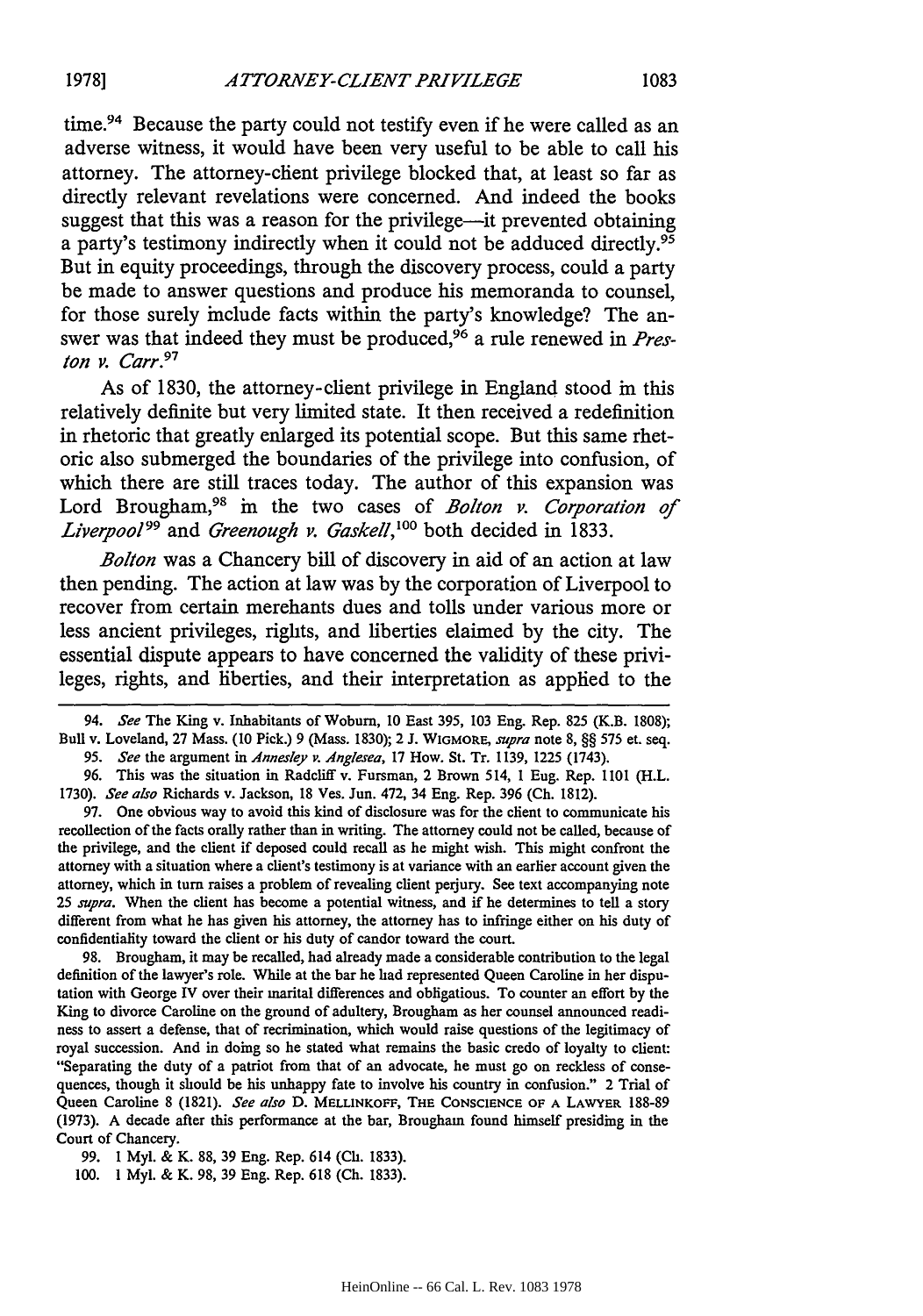merchants from whom the city was attempting to collect the exactions. Prior to bringing the action at law, the city submitted to counsel a number of statements of fact, accompanied by queries, seeking an opinion on these matters. The merchants as plaintiffs in equity sought discovery of these submissions, and the defendant city invoked the privilege. *Greenough v. Gaskell* was an action to cancel a note executed by the plaintiff on the ground that the note was procured by fraudulent concealments of the defendant Gaskell, who acted as solicitor for one Darwell. Plaintiff sought production from Gaskell of Darwell's financial papers and records, which were in Gaskell's possession. Gaskell claimed that he had made or received the papers and records as Darwell's "confidential solicitor."

Together, *Bolton* and *Greenough* encompass a broad range of communications: from client to lawyer, and from lawyer to client; legal advice in a strict technical sense and business-financial assistance of the sort rendered by an office lawyer; communications between barrister and client and between solicitor and client; exchanges in contemplation of litigation and ones not occasioned by the specific prospect of imminent litigation; and communications as such and the transmission of tangible items, such as preexisting documents, from client to lawyer.

Brougham held *all* of these matters immune from disclosure. To reach that result he had to narrow the scope of some cases, to construe others squintingly, and simply to ignore many more. In particular, he handled *Annesley v. Anglesea* in about the only way possible, that is by not citing it at all.<sup>101</sup> As a demonstration of manipulating precedent,  $102$ Brougham's performance is unsurpassed. As a resume of existing law, it bore practically no resemblance to reality. But the opinions left no doubt as to where Brougham was going. Thus in *Bolton* he said:

It seems plain, that the course of justice must stop if such a right [of discovery of submissions to counsel] exists. No man will dare to consult a professional adviser with a view to his defence or to the enforcement of his rights.<sup>103</sup>

And in *Greenough:*

If the privilege were confined to communications connected with suits begun, or intended, or expected, or apprehended, no one could safely adopt such precautions as might eventually render any proceedings successful, or all proceedings superflous.<sup>104</sup>

If these premises are taken as statement of the applicable principle, and not merely one of the competing considerations involved, then the privilege has few if any limits. For the terms of Brougham's premises

**<sup>101.</sup>** *See* text accompanying notes 68-77 *supra.*

<sup>102.</sup> *See* **I Myl. &** K. at 105-1 14, **39** Eng. Rep. at **621-25.**

<sup>103.</sup> *Id.* at 94, **39** Eng. Rep. at **617.**

*<sup>104.</sup> Id.* at **103, 39** Eng. Rep. at **621.**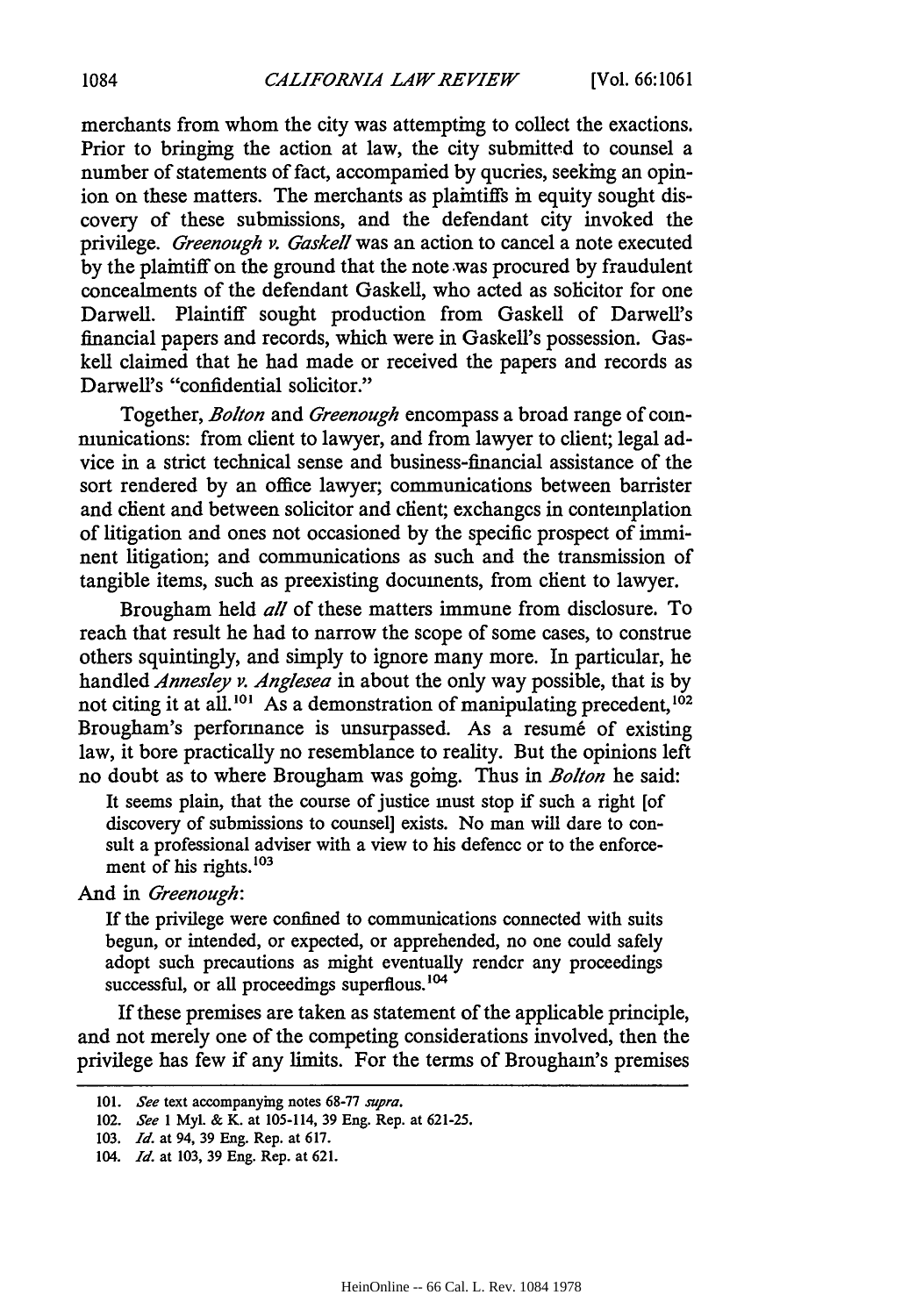are not limited to matters either past or future, nor to consultations necessary to advice as distinct from ones incident to advice, nor to "legal" as distinct from business-financial matters. They do not distinguish lawful from unlawful purposes. They wholly disconnect the privilege from its point of origin-the fact that in court the client could not speak for himself and therefore had to inform someone to speak for him. $105$ 

# *D. Mediation of* the *Privilege*

Brougham's reformulation of the privilege represented a substantial departure from precedent, and was not fully accepted as an authoritative statement of the law in subsequent cases.<sup>106</sup> His justification of the privilege has the great attractiveness of all one-sided propositions. But it ignores the dilemma: the definition of the privilege will express a value choice between protection of privacy and discovery of truth and the choice of either involves the acceptance of an evil—betrayal of confidence or suppression of truth.

The case of Flight v. Robinson<sup>107</sup> reasserted the philosophy of disclosure from the earlier decisions. That case involved a bill for discovery from the *party* of statements made to an attorney in connection with financial transactions that resulted in insolvency. The court observed the contradiction between the principle of confidentiality upon which privilege is based and the principle of truth-disclosure that is the *raison d'etre* of an equitable bill of discovery:

The arguments [for the privilege]. **. .** have assumed, that concealment of the truth was, under the plausible names of protection or privilege, an object which it was particularly desirable to secure, forgetting... that the principle upon which this Court has always acted, is to promote and compel the disclosure of the whole truth relevant to the matters in question.<sup>108</sup>

After examining the precedents, the Master of the Rolls concluded, "I am, therefore, not to order the Defendants to produce documents which are properly to be considered as confidential communications made between solicitor and client, and which took place, either in the progress of the suit, or with reference to the suit previously to its commencement."<sup>109</sup> This formulation is obviously

**<sup>105.</sup>** *See* text accompanying note 65 *supra.*

*<sup>106.</sup> See, e.g.,* Nias v. Northern & Eastern Railway, 3 **Myl.** & Craig 355, 40 Eng. Rep. 963 (Ch. 1838), in which the court took note of the fact that at least some of the earlier decisions were quite different in tenor from Brougham's opinions. That case held that the privilege did not attach to communications put to an attorney for advice long in advance of what later developed into a lawsuit.

<sup>107.</sup> **8** Beav. 22, 50 Eng. Rep. 9 (Ch. 1844).

**<sup>108.</sup>** *Id.* at 35, 50 Eng. Rep. at 14.

**<sup>109.</sup>** *Id.* at 38, 50 Eng. Rep. at **15.**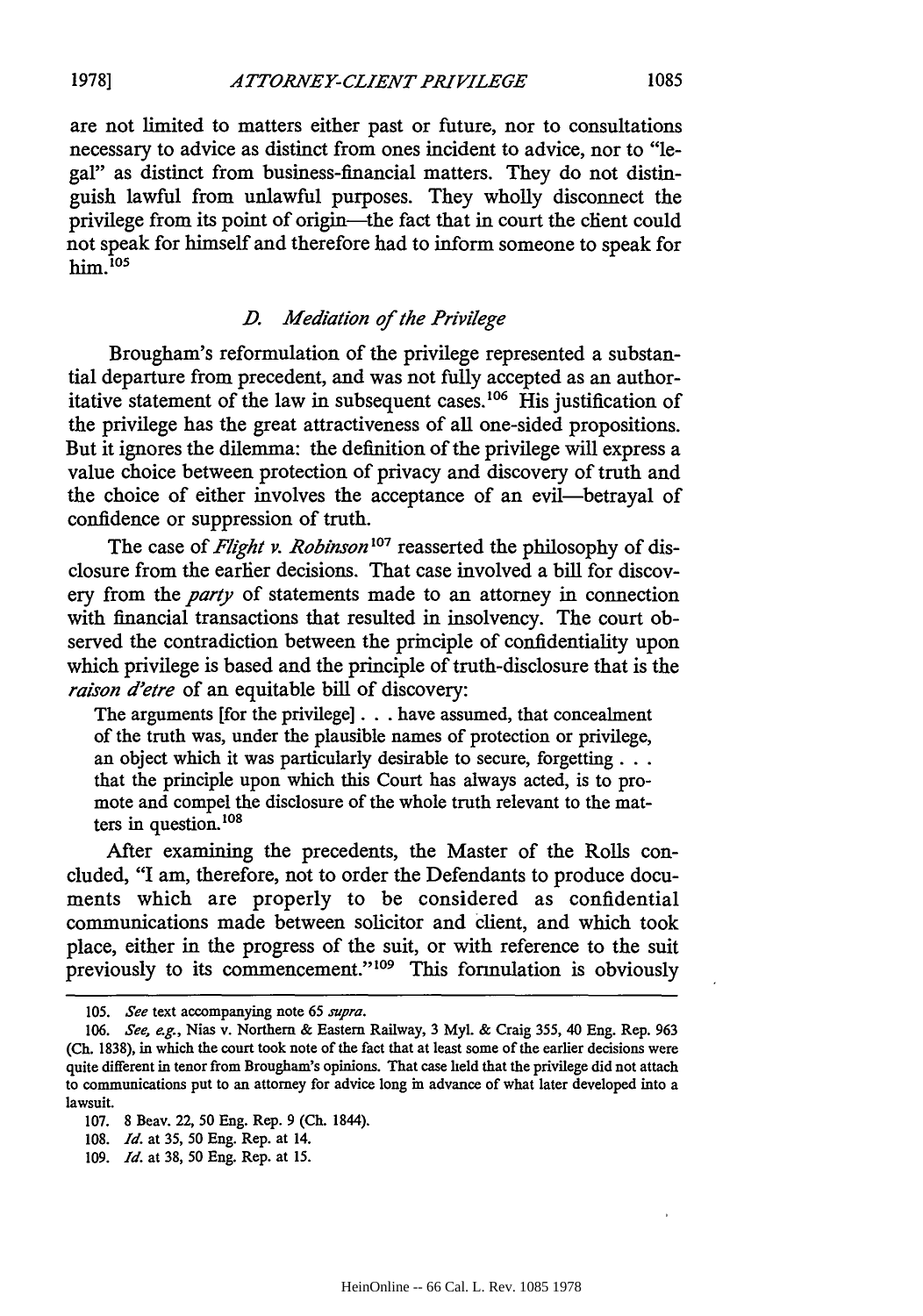narrower than Brougham's *Greenough v. Gaskell,* for it limits the privilege to communications concerning a pending suit or one immediately in prospect—the boundaries that had been suggested in the older decisions.

The court's discussion also reveals very clearly the difficulty arising from the relation between the rule of attorney-client privilege and the obligation of an attorney to avoid deception of a court by permitting submission of false or misleading evidence. In reaching its decision, the court adverted to the difference between the rules governing testimonial evidence in actions at law and those applicable in equity.110 "In this Court, the only case to be made out against the Defendant may rest within his own knowledge. The Plaintiff may know, or be able to prove nothing which justifies more than a mere suspicion, and yet the Defendant must, on his oath, disclose the truth." $11\bar{1}$  And this in turn would pose a dilemma for the attorney if the client disclosed something other than the truth. $112$ 

This dilemma seems to have become apparent only at this relatively late date—the mid-nineteenth century.<sup>113</sup> It had to become worse when parties became competent as witnesses not only in equity but also at law. Two powerful premises then stood in unavoidable conffict: "the principle. **. .** to promote and compel the disclosure of the whole truth relevant to the matters in question,"<sup>114</sup> and that "the course of justice must stop if such a right to confidentiality exists."<sup>115</sup>

Subsequent English cases struggled with this conflict, as we still do today. Their labors were the more difficult because the judges generally tried somehow to reconcile the precedents instead of openly acknowledging their contradictions. Only two of those cases are addressed here. Both deal with the serious problems arising when it appears that the client is embarked on a crime or fraud.

In *The Queen v. Cox and Railton*,<sup>116</sup> the situation was this: B and C as partners published a newspaper in which a libelous statement about P appeared. P brought an action and recovered a substantial judgment.

<sup>110.</sup> *See* text accompanying notes 94-97 *supra.*

**I** 11. **8** Beav. at 35, 50 Eng. Rep. at 14.

<sup>112.</sup> *See* note 97 supra.

<sup>113.</sup> In Charlton v. Coombes, 4 **Gift.** 377 (Ch. 1863), it was held that by reason of privilege a solicitor could not be compelled to produce letters that would show his client had perpetrated a fraud on the court. The decision rests on the broad language of Greenough v. Gaskell, 1 **Myl.** & K. **98, 39** Eng. Rep. **618** (Ch. 1833), and therefore does not take adequate account of the limitations on the privilege ignored in that decision. The decision also seems incompatible with Queen v. Cox and Railton, 14 **Q.B.D. 153** (1884), considered in text accompanying notes **116-19 infra.**

<sup>114.</sup> Flight v. Robinson, 8 Beav. 22, **35, 50** Eng. Rep. 9, 14 (Ch. 1844).

<sup>115.</sup> Bolton v. Corporation of Liverpool, 1 Myl. & K. 88, 94, **39** Eng. Rep. 614, **617** (Ch. **1833).**

<sup>116. 14</sup> **Q.B.D. 153** (1884).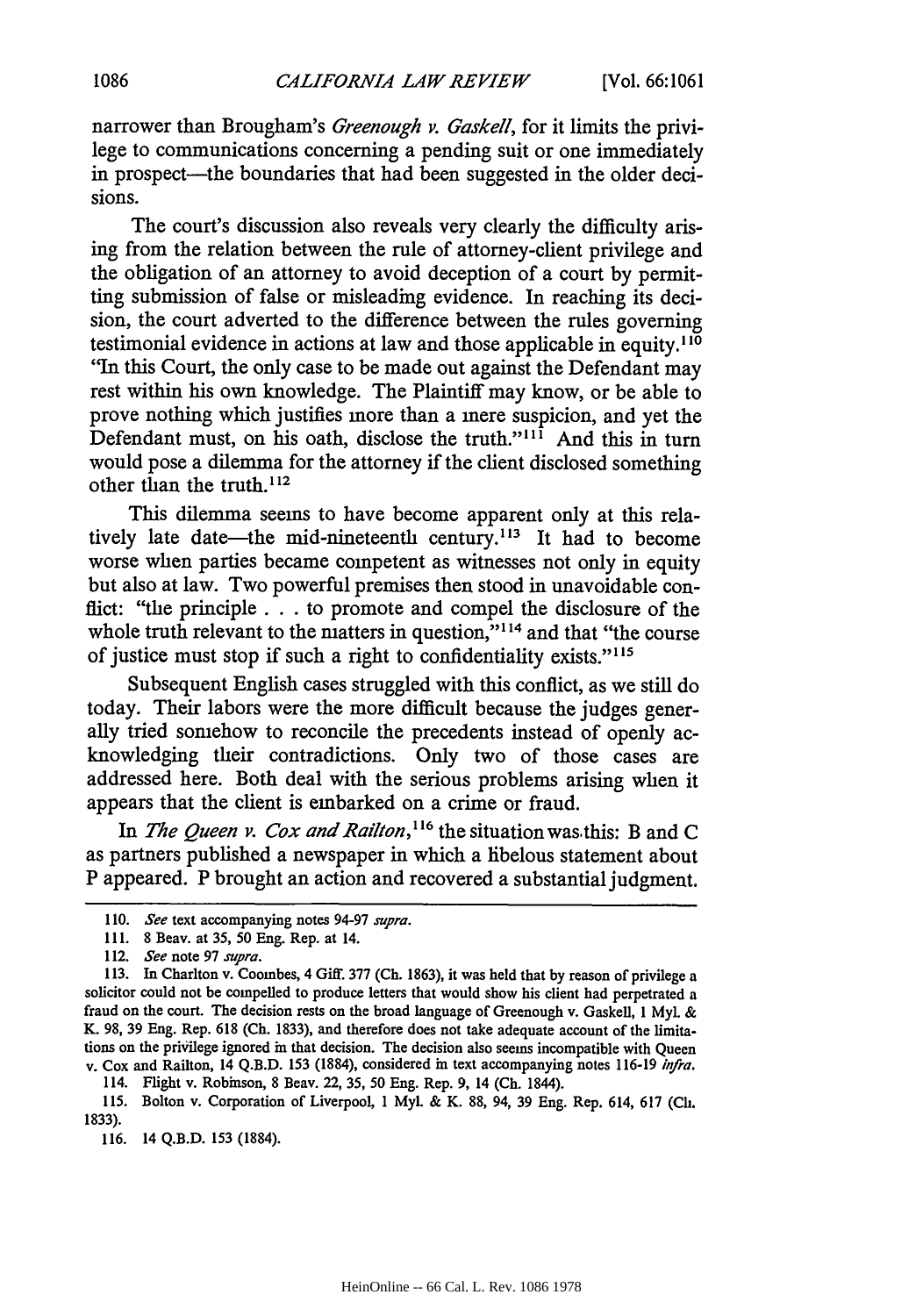Four days after the judgment, B and C consulted their solicitor, who had prepared the original partnership deed, as to whether anything could be done to put the partnership property-out of reach of the judgment. The solicitor advised them that only a sale to a bona fide purchaser would do that. They asked whether a sale from one of them to the other would suffice, and he replied that it would not because of the partnership. In later proceedings to enforce the judgment, B and C introduced the partnership deed, cancelled as of a date before the judgment. A criminal prosecution followed. The solicitor was called to testify to the conversation in the consultation in order to show circumstantially that the cancellation occurred after the judgment, and that the transfer of the assets was therefore fraudulent.

The court denied application of the privilege. After an elaborate review of the cases, going back to *Annesley v. Anglesea,* the opinion concluded:

In order that the rule may apply there must be both professional confidence and professional employment, but if the client has a criminal object in view in his communications with his solicitor one of these elements must necessarily be absent. The client must either conspire with the solicitor or deceive him. If his criminal object is avowed, the client does not consult his advisor professionally, because it cannot be the solicitor's business to further any criminal object. If the client does not avow his object he reposes no confidence, for the state of facts, which is the foundation of the supposed confidence, does not exist. The solicitor's advice is obtained by a fraud.<sup>117</sup>

The court was careful to distinguish between consultations for the purpose of receiving guidance to commit a proposed crime and communications "after the commission of the crime for the legitimate purpose of being defended."<sup>118</sup> The same analysis was later adopted for consultations in regard to a client's proposed civil fraud.<sup>119</sup>

# *E Privilege in the New World*

There appear to be no American cases on the attorney-chent privilege until the 1820's.'20 In New England, the first reported case dealing

**<sup>117.</sup>** *Id.* at **168.**

**<sup>118.</sup>** *Id.* at **175.**

<sup>119.</sup> *In re* Postlethwaite, 35 Ch. D. 177 (1887).

<sup>120.</sup> Wigmore's presentation of the absorption of the rule into American law is breathtaking. Having portrayed the development in England as an inexorable movement from Elizabethan beginning to Victorian triumph, suppressing both the Georgian confinement and the Victorian reservations, he then says: "In the United States this lengthy controversy seems never to have found echoes." 8 J. WIGMORE, supra note 8, at 563. My research does not extend to unreported sources in the colonies and early years of the states, but it would be surprising to find in them a strong hospitality for the privilege. For example, 2 N.Y. Rav. **STAT.** § 92 (1836) provides for the priestpenitent privilege and § 93 provides for a doctor-patient privilege, but there is no similar provision for the attorney-client relationship. At any rate, not only the "echoes" but the original sounds of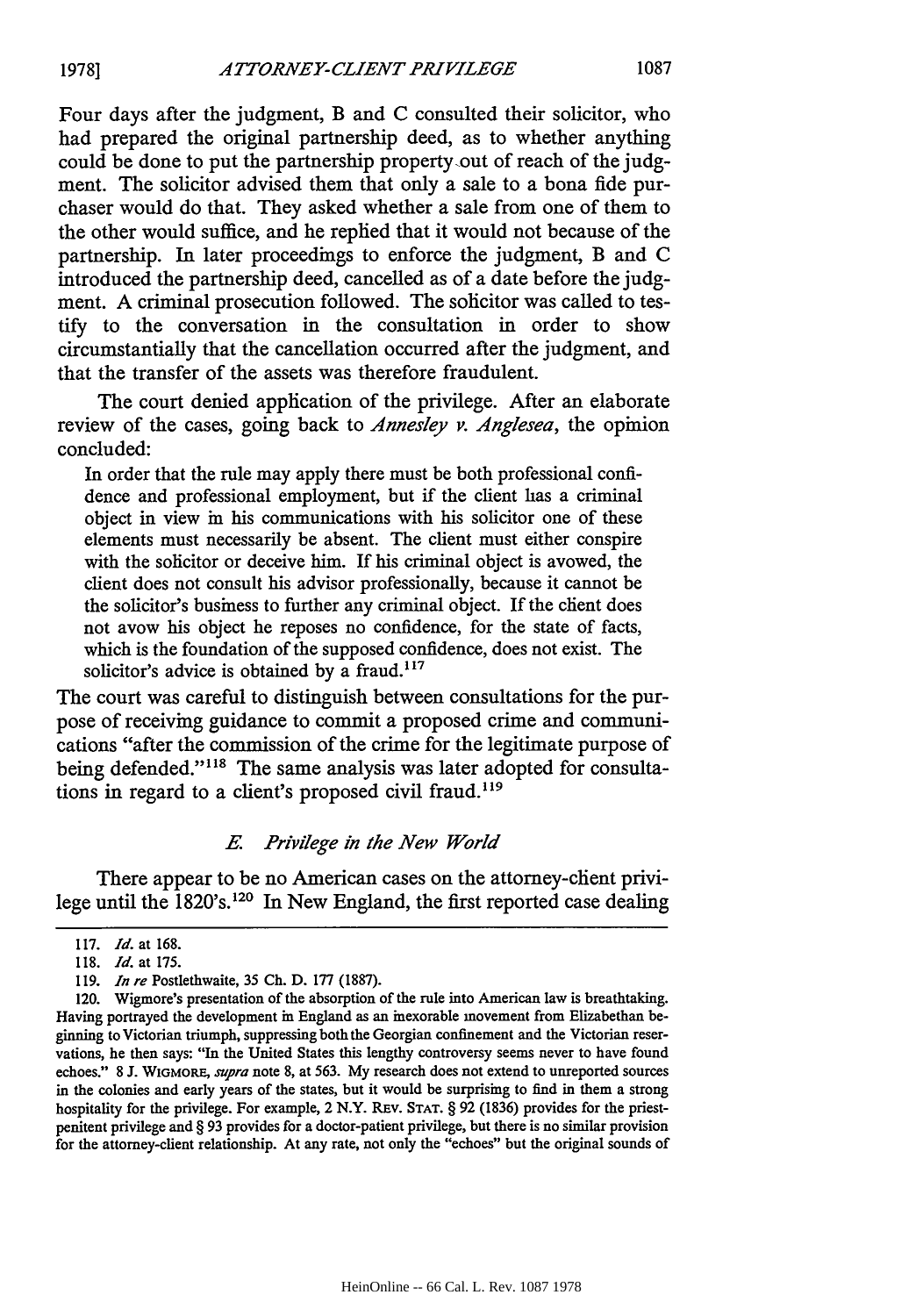with the problem is *Dixon v. Parmelee*.<sup>121</sup> It recognized *Annesley v. Anglesea* as definitive authority in a long dictum expounding the confined view of the privilege found in English doctrine at the time:

[T]his privilege, in all the cases which have fallen under my observation, has been strictly confined to the period in which the suit has been pending, and to the party of record, or in interest; and where the substance of the communication was such that it became necessary for the attorney to know it in order to manage the suit **....** But this rule is not to be extended to all the subjects or conversations which a client may have with his attorney, nor to any period but that from his retainer to the termination of the suit. . . .

Any matter of fact the knowledge of which the attorney had, other than from his client, the attorney is bound to disclose **....** And where an attorney is retained generally, and a conversation is upon a subject which afterwards gives rise to a suit, the attorney is bound to disclose it, there being no suit in contemplation when the conversation was had. . **<sup>122</sup>**

The issue came up again shortly thereafter in Massachusetts in two decisions<sup>123</sup> by Chief Judge Shaw which can be charitably described as in tension with each other. Both involved attempts to prove through an attorney that a debtor asked him to draft a conveyance of property to another for the purpose of defrauding creditors. In the first case, the court sustained the privilege, holding that the privilege is not confined to "communications. **.** .in relation to the prosecution or defence of a suit at law, existing or contemplated," but also extends to "other cases, when a person has occasion to avail himself of the superior knowledge and skill of a professional man, in understanding his legal rights . . . . "<sup>124</sup> The second case, however, held that the privilege did not exclude the attorney's testimony concerning the circumstances in which he prepared the conveyance:

[W]e cannot perceive that the communications were made to [the debtor]. **. .** with the purpose of instructing him in any cause, or engaging him in the conduct of any professional business, or of obtaining any legal advice or opinion. If the disclosure of his views and purposes, in the conveyance of the property proposed to be drawn, was not, as stated in some of the books, a mere *gratis dictum,* the only purpose seems to have been to satisfy [the attorney's] mind, and remove any scruple he might entertain **.. .**and to convince him **.. .**it was not attended with moral turpitude. It did satisfy him . . . . Here was no legal ad-

the controversy over the scope of the attorney-client privilege were imported into this country in the earliest reports, as indicated in the text accompanying notes **121-29** *infra.*

<sup>121. 2</sup> Vt. **185 (1829).**

<sup>122.</sup> *Id.* at **188-89.**

**<sup>123.</sup>** Foster v. Hall **29** Mass. (12 Pick.) **89 (1831);** Hatton v. Robinson, **31** Mass. (14 Pick.) 416 (1833).

<sup>124.</sup> Foster v. Hall, 29 Mass. (12 Pick.) 89, 97 (1831).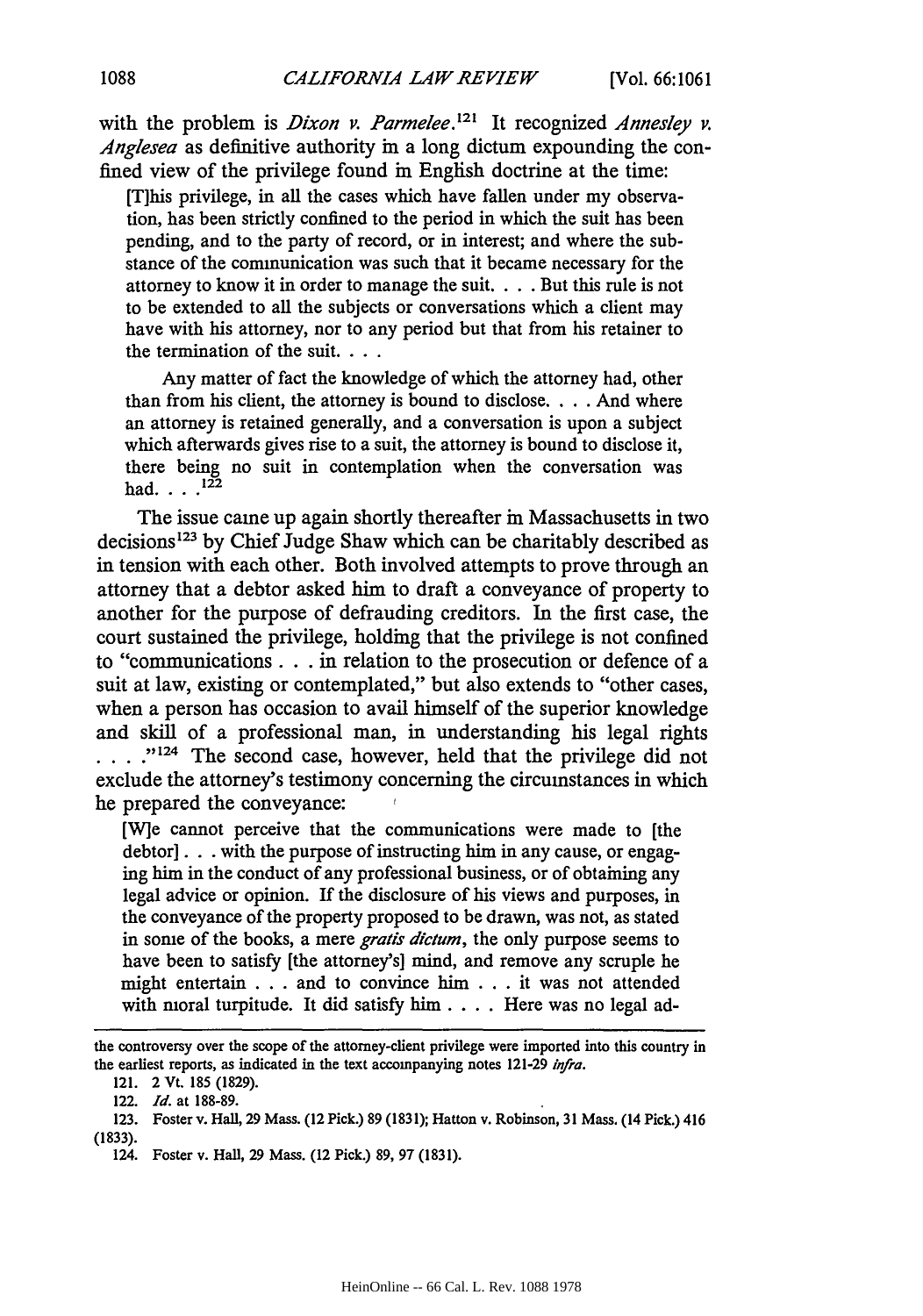vice asked, no opinion requested as to the effect and operation of such a conveyance in point of law, and none given **.... [I]f** there was a purpose **. . .** it was to satisfy [the attorney's] . **. .** mind, upon a point of fact, not for the information of his own in point of law. **.... <sup>125</sup>**

Distinguishing these cases is not easy. It hardly seems relevant that in the first case a Massachusetts debtor was attempting to swindle creditors with the aid of a Massachusetts lawyer, while in the second case a Rhode Island debtor used a Rhode Island lawyer to swindle Massachusetts creditors. It may well be relevant, however, that in the first case the testimony was excluded at trial on the basis of the privilege, while in the second it was admitted by the trial court and the denial of privilege was asserted as error on appeal. But the court's articulated basis for distinguishing the two cases surely made the result turn on an irrelevancy. This was that the circumstantial facts given by the client in the second case were aimed at assuring the attorney that the transaction "was not attended by moral turpitude," whereas in the earlier case the corrupt purpose had been unabashedly revealed by the client. If that distinction were adopted, the privilege would not apply when the client is dishonest and the lawyer is innocent,  $126$  but would apply when the two are in league to swindle. This in effect makes the attorney-client privilege a special privilege against self-implication for lawyers.<sup>127</sup>

The New York cases of the same period evidence a similar ambivalence toward the privilege. In 1823 the privilege was affirmed in unqualified terms by Chancellor Kent, who cited no authority and probably thought he needed none.<sup>128</sup> Two decades later, Chancellor Walworth was faced with the classic problem of a fraudulent scheme, in *Bank of Utica v. Mersereau*,<sup>129</sup> this time the procurement of a judgment to defeat the claims of prior creditors, and reluctantly concluded that the privilege applied:

128. Wilson v. Troup, 2 Cow. 195 (1823):

*Id.* at 205.

129. 3 Barb. Ch. 528 (1848).

<sup>125.</sup> Hatton v. Robinson, 31 Mass. (14 Pick.) 416, 423-24 (1883).

<sup>126.</sup> Either because he is duped, as in Hatton v. Robinson, 31 Mass. (14 Pick.) 416 (1833), or because, having been apprised of the client's frandulent purpose as in Foster v. Hall, 29 Mass. (12 Pick.) 89 (1831), he declines to serve in carrying it out.

<sup>127.</sup> Massachusetts jurisprudence apparently has never attempted to reconcile these cases. As often happens with contradictory precedents, they were happily cited together down through the years, see, e.g., Brooks v. Holden, 175 Mass. 137, 141, 55 N.E. 802, 804 (1900), until they more or less disappeared through supersession.

<sup>[</sup>The lawyer] was employed. **. .** to foreclose the mortgage, and he says he believes that the business of conducting the foreclosure would not have been confined to him, if he had not been a lawyer. It was professional business, and in respect to that particular transaction, the parties appear to have stood in the relation of attorney and client, and the communications in the letters [of the client], prior to the sale, were upon every reasonable ground, entitled to the protection of that relation, as confidential communications.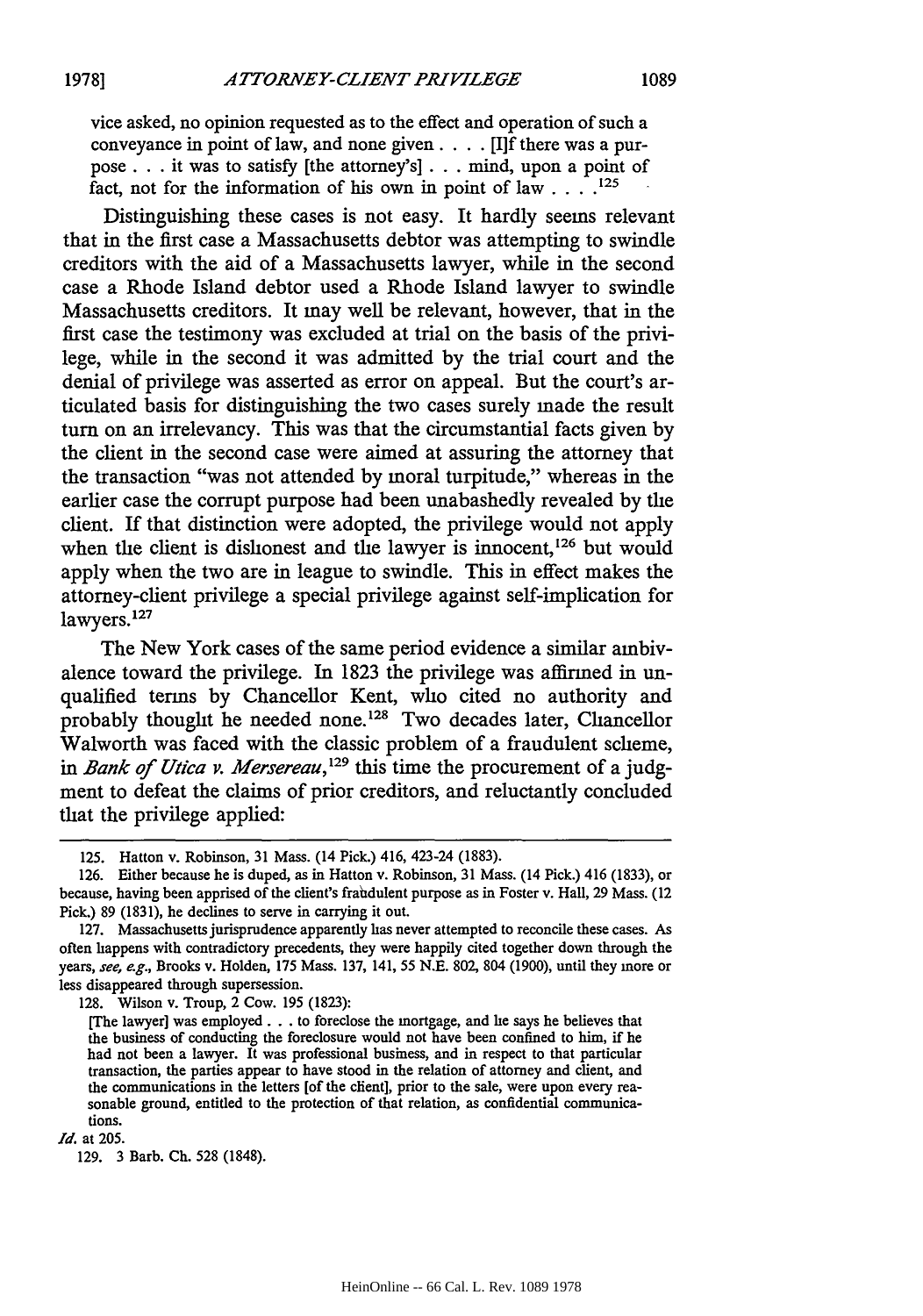The seal of professional confidence I believe has never been held to cover a communication made to an attorney to obtain professional advice or assistance as to the commission of a felony or other crime which *was malum in se.* **....** And... if the question had arisen for the first time in this case, I should have no hesitation in deciding that the communications. **.** were not privileged; because they were made for the purpose of getting his professional assistance in the perpetration of a fraud upon their creditors. It is as contrary to the duty of an attorney, or a counsellor, to aid his client, by professional services, in the perpetration of a fraud, or in the violation of any law of the state, as it is to aid him in the commission of a felony . **. .** . The practice, however, appears to have been otherwise for more than a century and a half; and I do not feel authorized to adopt a new rule on the subject.<sup>130</sup>

On the other hand, three years later Judge Selden held the privilege did not protect testimony from an attorney offered to prove that his client was an undisclosed principal and as such liable on an obligation in favor of plaintiff.<sup>131</sup> The court considered the privilege mapplicable when a lawyer is acting as a business agent for his client, which is perhaps a proper distinction to draw. In commenting on the privilege, the court relied strongly on *Annesley v. Anglesea,* and did not even cite Walworth's discussion in *Bank of Utica v. Mersereau:132*

[T]he rule is not founded upon any broad views of public policy, growing out of the inconveniences to society, of having confidential communications. **. .** liable to be disclosed, because this reasoning would apply with equal force **to. .** . many cases which have never been held to be within the protection of the rule.

The doctrine has a narrower foundation. . **.** . Anciently. **.** . parties litigant **. . .** prosecuted or defended their own causes. . **.** . Afterwards **. . .** it became indispensable to have a body of men trained to and skilled in the laws. **. .** and to have the business of courts transacted by these learned men. Suitors. **.** . were compelled to disclose to them the facts . **. .** . If the facts thus communicated were liable to be extorted from the attorney or counsel, suitors would hesitate to employ them, to the great inconvenience of the court.  $\ldots$ 

It follows from this reasoning, that originally no communications were protected except such as related to the management of some suit or judicial proceeding in court, then actually pending, or in the contemplation of the parties at the time; and if the numerous cases in which a wider scope has been given to the rule, should be held to have in some degree enlarged its application, this departure from the true principle, ought to be confined within as narrow limits as possible. **<sup>133</sup>**

<sup>130.</sup> *Id.* at **598.**

<sup>131.</sup> Rochester City Bank v. Suydam, Sage & Co., **5** How. Pr. 254 (N.Y. Sup. Ct. 1851).

<sup>132. 3</sup> Barb. Ch. 528 (1848).

<sup>133.</sup> **5** How. Pr. at 258-61.